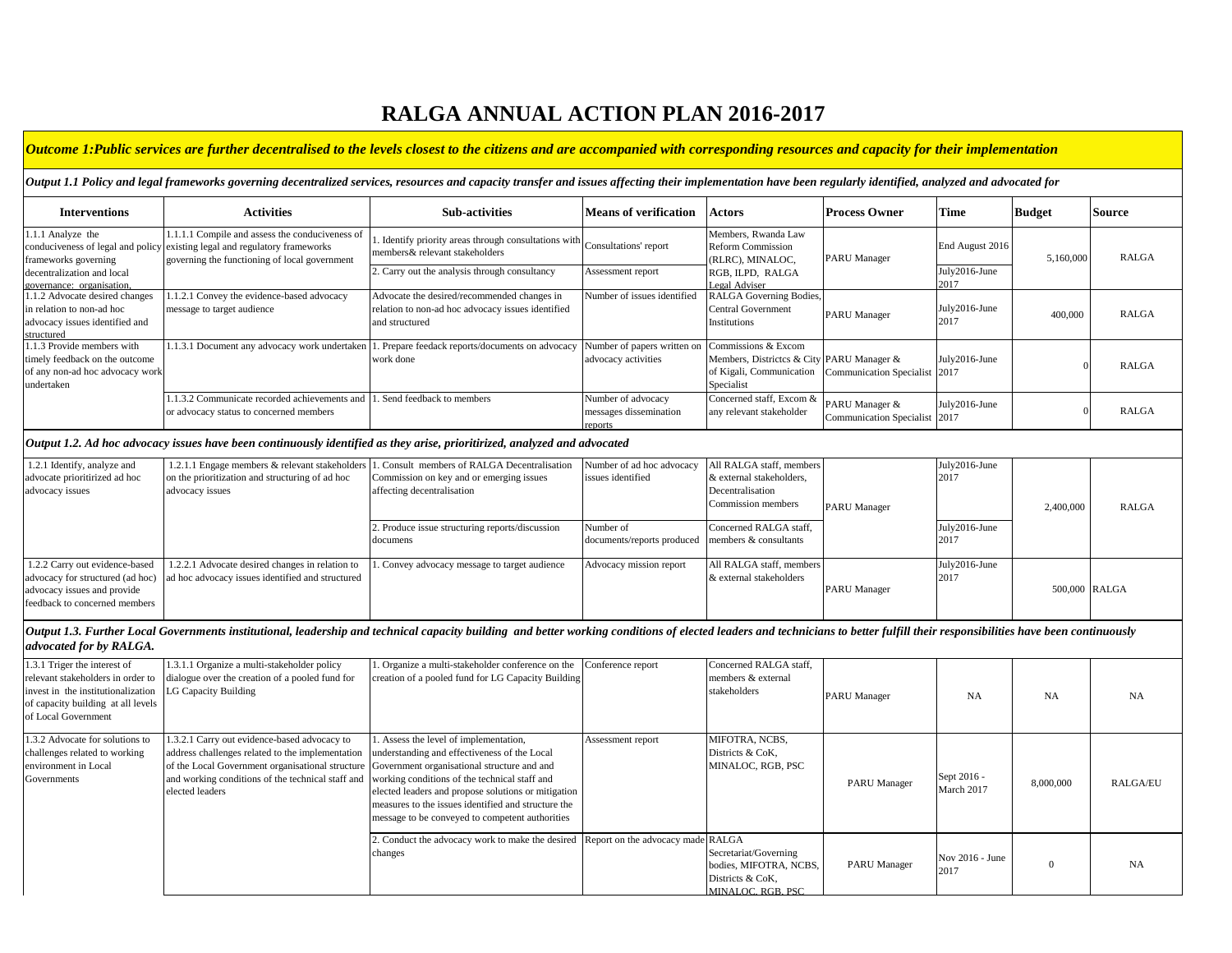|                                                                                                                                                                                  | 1.3.2.2 Carry out evidence-based advocacy to<br>address challenges related to the conflicts in<br><b>Local Governments</b>                                                                                                           | 1. Assess the nature and potential sources of<br>conflicts in Local Governments and propose<br>solutions or mitigation measures to the issues<br>identified and structure the message to be conveyed<br>to competent authorities | Assessment report                                               | NA                                                                                                                              | NA                                            | <b>NA</b>                                  | NA            | NA                                        |
|----------------------------------------------------------------------------------------------------------------------------------------------------------------------------------|--------------------------------------------------------------------------------------------------------------------------------------------------------------------------------------------------------------------------------------|----------------------------------------------------------------------------------------------------------------------------------------------------------------------------------------------------------------------------------|-----------------------------------------------------------------|---------------------------------------------------------------------------------------------------------------------------------|-----------------------------------------------|--------------------------------------------|---------------|-------------------------------------------|
|                                                                                                                                                                                  |                                                                                                                                                                                                                                      | . Conduct the advocacy work to make the desired Report on the advocacy made<br>changes                                                                                                                                           |                                                                 | NA                                                                                                                              | NA                                            | NA                                         | NA            | NA                                        |
|                                                                                                                                                                                  |                                                                                                                                                                                                                                      | Output 1.4. Increased role of Local Government in the formulation of national policies and programs has been advocated for by RALGA                                                                                              |                                                                 |                                                                                                                                 |                                               |                                            |               |                                           |
| 1.4.1 Regularly assess the status<br>of participatory and evidence-<br>based public policy elaboration<br>and its impact on public policies<br>implimentation at the local level | 1.4.1.1 Carry out a study on the "Praxis of<br>evidence-based and participatory policymaking in<br>Rwanda: Implications on Public Policy<br>Implementation by Local Government"                                                      | . Carry out the study on the "Praxis of evidence-<br>based and participatory policymaking in Rwanda:<br>Implications on Public Policy Implementation by<br>Local Government"                                                     | Study findings report                                           | PAR, MINALOC, RGB,<br>OPM, CSOs active in<br>governance, PSF, academia<br>& Media, research<br>nstitutions                      | <b>PARU</b> Manager                           | Sept-Nov 2016                              | 47,162,920    | <b>RALGA</b>                              |
| 1.4.2 Facilitate policy dialogues<br>at local and national levels<br>around evidence-based and<br>participatory policy and local<br>decision-making                              | 1.4.2.1 Organize a Central-Local Government<br>policy dialogue around evidence-based and<br>participatory policymaking                                                                                                               | . Organize a Central-Local Government policy<br>dialogue around evidence-based and participatory<br>policymaking                                                                                                                 | Policy dialogue report                                          | RALGA, RMI & RGB,<br>MINALOC, All sector<br>Ministries & OPM                                                                    | <b>PARU Manager</b>                           | Juanuary-June<br>2017                      | 6,620,000     | <b>EU/DALGOR</b>                          |
|                                                                                                                                                                                  | 1.4.2.2 Conduct a quick win research on the role<br>of JADF in promoting upward and downard<br>accountability in local government                                                                                                    | . Conduct the research on the role of JADF in<br>promoting upward and downard accountability in<br>ocal government                                                                                                               | Study findings report                                           | Consultant, RALGA, RMI<br>& RGB, MINALOC, All<br>sector Ministries & OPM                                                        | <b>DALGOR</b> Project<br>Coordinator          | October-<br>December, 2016                 | 4,670,000     | Eventuality of<br>funding under<br>DALGOR |
|                                                                                                                                                                                  |                                                                                                                                                                                                                                      | Output 1.5. Local Governments have been continuously supported by RALGA in their endeavor to deepen democratic and accountable local governance                                                                                  |                                                                 |                                                                                                                                 |                                               |                                            |               |                                           |
| deepening of interactions<br>between Local Councils and<br>constituencies around public<br>problem posing, solving and<br>feedback giving                                        | 1.5.1. Support the stimulation and 1.5.1.1 Conduct a comprehensive study on the<br>current state of Local Council functionning and<br>interractions with constituencies around public<br>problem posing, solving and feedback giving | 1. Conduct the study on the state of Local Council Study findings report<br>functionning and interractions with constituencies<br>around public problem posing, solving and<br>feedback giving                                   |                                                                 | Consultant, MINALOC.<br>RGB, IPAR, CSOs active<br>n governance, PSF,<br>academia & Media,<br>research institutions              | <b>DALGOR</b> Project<br>Coordinator          | Aug-Sept 2016                              | 38,708,800    | <b>EU/DALGOR</b>                          |
|                                                                                                                                                                                  | 1.5.1.2 Develop and test effective mechanism,<br>methdology and tools for interractive problem<br>posing, solving and feedback giving                                                                                                | 1. Develop and test effective mechanism,<br>methdology and tools for interractive problem<br>posing, solving and feedback giving                                                                                                 | Study findings report                                           | Consultant, MINALOC,<br><b>RALGA, RGB, IPAR,</b><br>RMI, concerned CSOs,<br>PSF, Media, Academia,<br>OPM                        | <b>DALGOR Project</b><br>Coordinator          | Nov-Dec 2016                               | 7,800,000     | <b>EU/DALGOR</b>                          |
|                                                                                                                                                                                  | 1.5.1.3 Provide demand-driven technical<br>assistance to DALGOR Districts with the aim to<br>deepen accountable local governance                                                                                                     | 1. Provide piloted Districts with tailor-made<br>technical assistance                                                                                                                                                            | Consultant's report                                             | DALGOR Projects,<br>Consultant, RALGA &<br>Provinces                                                                            | <b>DALGOR</b> Project<br>Coordinator          | August-<br>December 2016                   | 10,000,000    | <b>EU/DALGOR</b>                          |
|                                                                                                                                                                                  | 1.5.1.4 Improve the content of the LG Induction<br>Manual and upgrade it to a Councilors' handbook                                                                                                                                   | . Organize a technical retreat to improve the<br>content of existing LG induction manual and<br>upgrade it to a Cllr's Hanbdook<br>2. Print & distribute 1000 copies of the new                                                  | <b>Upgraded Cllr's Hanbdook</b><br>Number of copies distributed | RALGA, MINALOC,<br>RGB, Itorero, NCBS, LGI,<br>Printing House                                                                   | <b>LED Policy Analyst/RDSF</b><br>Coordinator | Aug-16<br>October-                         | 23,470,000    | <b>BTC/RDSP</b>                           |
|                                                                                                                                                                                  | 1.5.1.5 Train Councilors, Executive Secretaries<br>and Directors of sectoral units on the intersection<br>between upward, horizontal and downard<br>accountability in DALGOR Districts                                               | Concillor's Hanbdook<br>1. Train Councilors, Executive Secretaries and<br>Directors of sectoral units in cohorts                                                                                                                 | Training reports                                                | LGI, RALGA, MINALOC<br>RGB, NCBS, RMI, NIC                                                                                      | <b>DALGOR</b> Project<br>Coordinator          | December 2016<br>October-<br>December 2016 | 34,843,990.00 | <b>EU/DALGOR</b>                          |
| 1.5.2 Support and advise Local<br>Governments on efforts meant to<br>deepen evidence-based and<br>participatory local decision-<br>making processes                              | 1.5.2.1 Carry out a study on the "State of<br>evidence-based and participatory local decision-<br>making processes in Rwanda"                                                                                                        | .Carry out the study on the "State of evidence-<br>based and participatory local decision-making<br>processes in Rwanda"                                                                                                         | Study findings report                                           | Consultant, RALGA,<br>MINALOC, RGB, IPAR,<br>RMI, PSF, CSOs active in<br>governance, INGOs,<br>Media, Academia                  | <b>DALGOR Project</b><br>Coordinator          | Sept - Nov 2016                            | 38,708,800    | <b>EU/DALGOR</b>                          |
| 1.5.3 Organize community policy<br>dialogues in DALGOR Districts<br>around evidence-based and<br>participatory local decision-<br>making processes in Rwanda                     | 1.5.3.1 Facilitate community policy dialogues in<br>DALGOR Districts around evidence-based and<br>participatory local decision-making processes in<br>Rwanda                                                                         | . Organize & facilitate the policy dialogue                                                                                                                                                                                      | Policy Dialogue report                                          | Consultant, DALGOR<br>Projects, JADF Members,<br>Ordinary & non-ordinary<br>citizens, grassroots CSOs,<br>PSF, academia & media | <b>DALGOR</b> Project<br>Coordinator          | November-<br>December 2016                 | 17,000,000    | <b>EU/DALGOR</b>                          |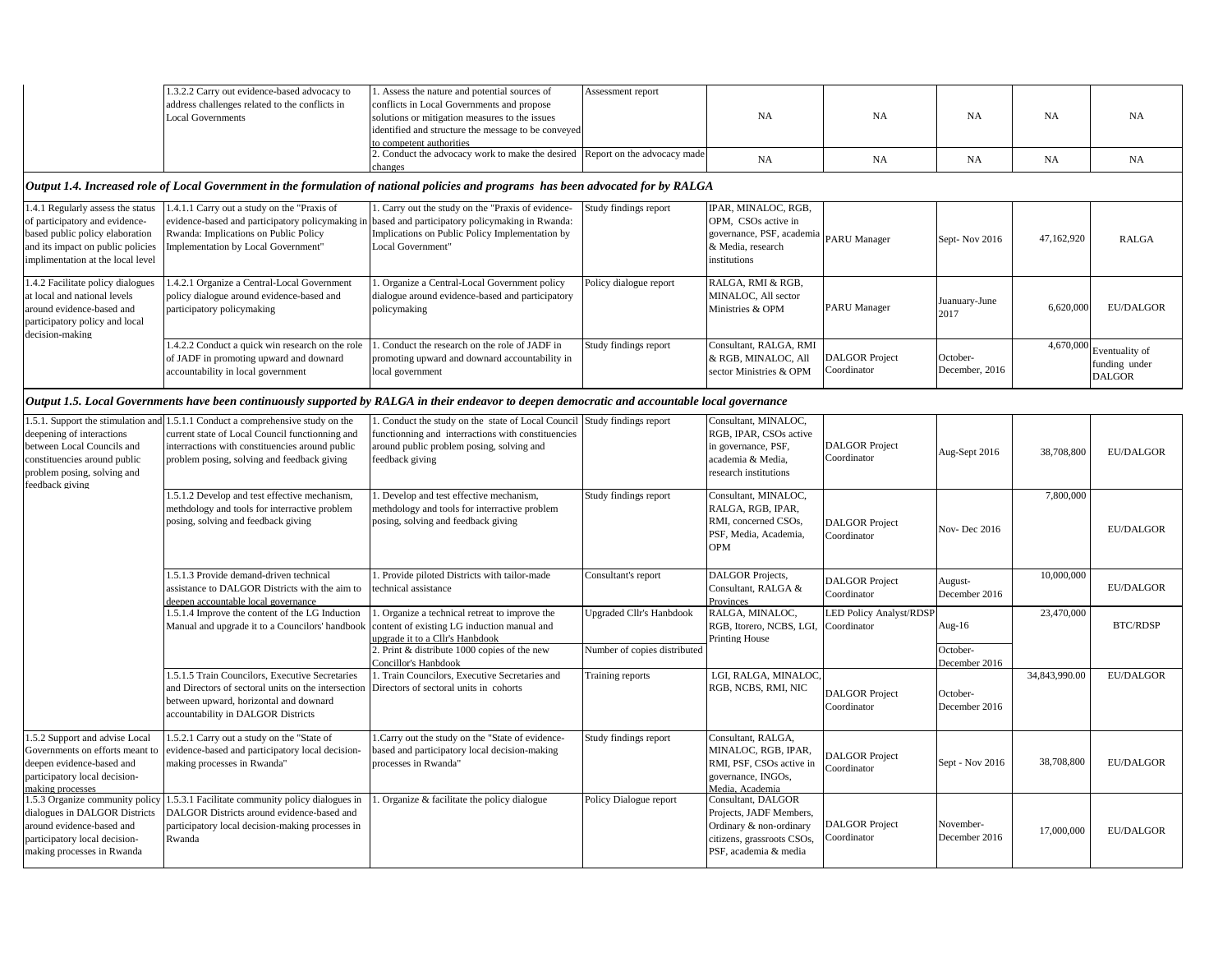| 1.5.4 Pilot the localization of the<br>Sustainable Development Goals<br>(SDGs) in selected Districts | 1.5.4.1 Review a selected number of Districts<br>Development Plans against the SDGs                                                                                        | Review a selected number of Districts<br>Development Plans against the SDGs                                                                 | Study findings report                            | Consultant, selected<br>Districts, Provinces, IPAR, Coordinator<br>MINECOFIN, MINALOC<br>& Sector Ministries, RGB.                   | SDGs Localisation Project                              | October-<br>December 2016  | 16,160,400 | <b>CLGF</b> |
|------------------------------------------------------------------------------------------------------|----------------------------------------------------------------------------------------------------------------------------------------------------------------------------|---------------------------------------------------------------------------------------------------------------------------------------------|--------------------------------------------------|--------------------------------------------------------------------------------------------------------------------------------------|--------------------------------------------------------|----------------------------|------------|-------------|
|                                                                                                      | 1.5.4.2 Review the state of CLGF project<br>supported Districts against SDGs indicators                                                                                    | Review the state of CLGF project supported<br>Districts against SDGs indicators                                                             | Review findings report                           | Consultant, Districts.<br>Provinces, MINECOFIN.<br>MINALOC & Sector<br>Ministries, RGB, IPAR                                         | <b>SDGs</b> Localisation Project<br>Coordinator        | October-<br>December 2016  | 14,000,000 | CLGF        |
|                                                                                                      | 1.5.4.3 Organize a high level multi-stakehoder<br>dialogue over SDGs localisation                                                                                          | Organize & facilitate the policy dialogue                                                                                                   | Policy dialogue report                           | Consultant, Districts,<br>Provinces, MINECOFIN,<br>PSF, MINALOC & Sector<br>Ministries, RGB, IPAR.<br>UNDP, NGOs, Academia.<br>Media | SDGs Localisation Project July-December<br>Coordinator | 2016                       | 5,000,000  | CLGF        |
|                                                                                                      | 1.5.4.4 Assist 5 selected Districts in the<br>elaboration of and mainstreaming of SDGs into<br>their draft Development Plans for the period 2019-Development Plans<br>2024 | Assist 5 Districts in the elaboration of and<br>mainstreaming of SDGs into their draft                                                      | Draft DDPs                                       | Consultant, Districts,<br>Provinces, MINECOFIN,<br>PSF, MINALOC & Sector<br>Ministries, RGB, IPAR,<br>UNDP, NGOs, Academia,<br>Media | SDGs Localisation Project November-<br>Coordinator     | December, 2016             | 16,000,000 | <b>CLGF</b> |
|                                                                                                      | 1.5.4.5 Document the implementation process of<br>the pilot project focussing on challenges faced,<br>achievements and lessons learnt                                      | Write and disseminate reports on project<br>implementation for knowledge sharing and<br>management purposes                                 | Reports and article produced<br>and disseminated | Districts, Provinces,<br>MINECOFIN, PSF,<br>MINALOC & Sector<br><b>DCD IDAD</b>                                                      | SDGs Localisation Project September-<br>Coordinator    | December, 2016             | 3,704,562  | <b>CLGF</b> |
|                                                                                                      | 1.5.4.6 Assess the implementation (feasibility) or<br>status of resolutions of the Gabiro induction of<br>LG elected leaders & give feedback to<br>Districts/CoK           | Compile the resolutions/recommendations and<br>analyze their implementation feasibility & status<br>Provide Districts and CoK with feedback | Compilation report<br>Feedback report            | RALGA, NCBS, NIC,<br>MINALOC and concerned<br>sector ministries and<br>affiliated agencies                                           | <b>LED Policy Analyst/RDSP</b><br>Coordinator          | October-<br>December, 2016 | $\circ$    | <b>NA</b>   |

# *Output 1.6 RALGA has actively contributed to international knowledge generation and sharing on decentralisation and local diplomacy & democracy*

| 1.6.1 Publish on themes related | 1.6.1.1 Write up and publish 7 peer-reviewed | Write up a research article on "National Social                         | Peer-reviewed article | RALGA, individual staff,   | Oscar Nzirera        | July-December |               |                  |
|---------------------------------|----------------------------------------------|-------------------------------------------------------------------------|-----------------------|----------------------------|----------------------|---------------|---------------|------------------|
| to local governance and         | articles on selected themes                  | Development Policy Implementaion in Rwanda:                             | published             | concerned institutions and |                      | 2016          |               |                  |
| decentralisation in Rwanda and/ |                                              | Challenges of the Implementation of the                                 |                       | resource persons,          |                      |               |               |                  |
| or beyond                       |                                              | Community Health Insurance Programme in Local                           |                       | <b>DALGOR</b> Project      |                      |               |               |                  |
|                                 |                                              | Government                                                              |                       | Coordinator                |                      |               |               |                  |
|                                 |                                              | Write up a research article on "The role of Local Peer-reviewed article |                       | RALGA, individual staff,   | <b>Enock Bwatete</b> | July-December |               |                  |
|                                 |                                              | Government District Revenue: Challenges and                             | published             | concerned institutions and |                      | 2017          |               |                  |
|                                 |                                              | Opportunities to Enhance Local Government                               |                       | resource persons,          |                      |               |               |                  |
|                                 |                                              | Finances                                                                |                       | <b>DALGOR</b> Project      |                      |               |               |                  |
|                                 |                                              |                                                                         |                       | Coordinator                |                      |               |               |                  |
|                                 |                                              | Write up a research article on "The role and                            | Peer-reviewed article | RALGA, individual staff,   | Faustin Serubanza    | July-December |               |                  |
|                                 |                                              | significance of RALGA: Critical Considerations                          | published             | concerned institutions and |                      | 2018          |               |                  |
|                                 |                                              | for Decentralisation Facilitation"                                      |                       | resource persons,          |                      |               |               |                  |
|                                 |                                              |                                                                         |                       | <b>DALGOR</b> Project      |                      |               |               |                  |
|                                 |                                              |                                                                         |                       | Coordinator                |                      |               |               |                  |
|                                 |                                              | Write up a research article on "Variables"                              | Peer-reviewed article | RALGA, individual staff.   | Bosco Rushingabigwi  | July-December |               |                  |
|                                 |                                              | influencing the Efficiency and Effectiveness of                         | published             | concerned institutions and |                      | 2019          |               |                  |
|                                 |                                              | District Communication in Rwanda: Critical                              |                       | resource persons,          |                      |               | 10,975,853.00 | <b>EU/DALGOR</b> |
|                                 |                                              | Considerations for Accountability".                                     |                       | <b>DALGOR</b> Project      |                      |               |               |                  |
|                                 |                                              |                                                                         |                       | Coordinator                |                      |               |               |                  |
|                                 |                                              | Write up a researh article on Localizing the                            | Peer-reviewed article | RALGA, individual staff,   | Noel Ntahobari       | July-December |               |                  |
|                                 |                                              | Sustainable Development Goals (SDGs): Key                               | published             | concerned institutions and |                      | 2020          |               |                  |
|                                 |                                              | Practical Considerations for the Rwandan Local                          |                       | resource persons,          |                      |               |               |                  |
|                                 |                                              | Government"                                                             |                       | <b>DALGOR</b> Project      |                      |               |               |                  |
|                                 |                                              |                                                                         |                       | Coordinator                |                      |               |               |                  |
|                                 |                                              | Write up a research article on "Mechanisms to                           | Peer-reviewed article | RALGA, individual staff,   | Innocente Murasi     | July-December |               |                  |
|                                 |                                              | Promote the Engagement of Local Stakeholders to published               |                       | concerned institutions and |                      | 2021          |               |                  |
|                                 |                                              | promote LED: Role and Capacity of the JADF"                             |                       | resource persons,          |                      |               |               |                  |
|                                 |                                              |                                                                         |                       | <b>DALGOR</b> Project      |                      |               |               |                  |
|                                 |                                              |                                                                         |                       | Coordinator                |                      |               |               |                  |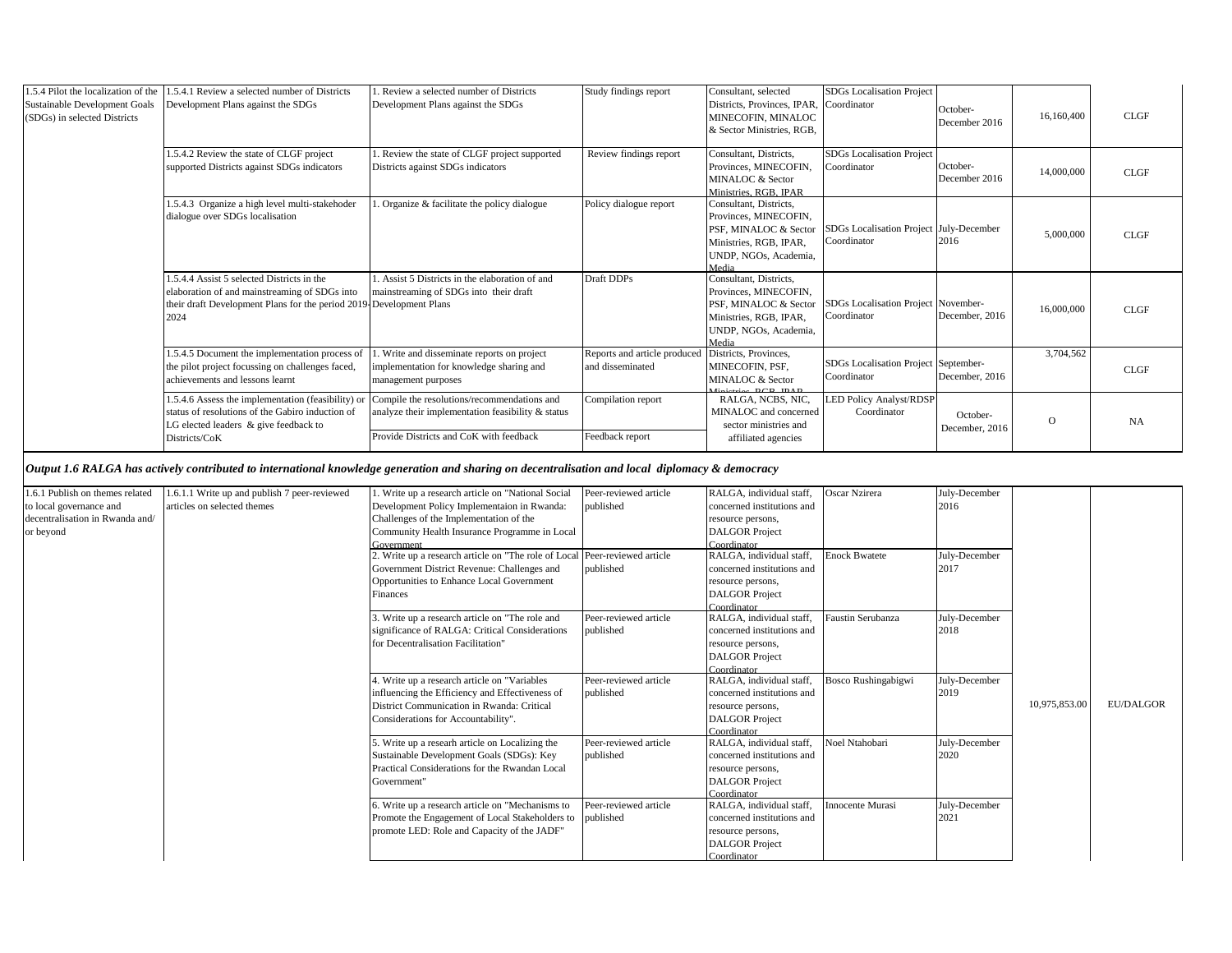|                                                                                                                             |                                                                                                                                                                   | 7. Write up a research article on "Meeting Land-<br>related local service delivery standards by Local<br>Governments in Rwanda: Key Challenges and<br><b>Practical Solutions"</b> | Peer-reviewed article<br>published          | RALGA, individual staff,<br>concerned institutions and<br>resource persons,<br><b>DALGOR</b> Project<br>Coordinator | Yves Bernard Ningabire               | July-December<br>2022        |               |                  |  |
|-----------------------------------------------------------------------------------------------------------------------------|-------------------------------------------------------------------------------------------------------------------------------------------------------------------|-----------------------------------------------------------------------------------------------------------------------------------------------------------------------------------|---------------------------------------------|---------------------------------------------------------------------------------------------------------------------|--------------------------------------|------------------------------|---------------|------------------|--|
|                                                                                                                             | 1.6.1.2 Mentor RALGA staff throughout the<br>write-up of research articles                                                                                        | 1. Provide mentorship services to concerned<br>RALGA staff                                                                                                                        | Research paper written;<br>payment vouchers | Converned staff, Pr<br>Christelle Auriacombe.<br>Accountant                                                         | <b>DALGOR</b> Project<br>Coordinator | July-December<br>2016        | 3,360,000     | <b>EU/DALGOR</b> |  |
|                                                                                                                             |                                                                                                                                                                   | Outcome 2: Increased fiscal transfers and capacity in public finance management for Local Governments                                                                             |                                             |                                                                                                                     |                                      |                              |               |                  |  |
|                                                                                                                             |                                                                                                                                                                   | Output 2.1: Increase of local revenue generation and broader local revenue base through local economic growth have been advocated for by RALGA                                    |                                             |                                                                                                                     |                                      |                              |               |                  |  |
| <b>Interventions</b>                                                                                                        | <b>Actvities</b>                                                                                                                                                  | <b>Sub-activities</b>                                                                                                                                                             | <b>Means of verification</b>                | Actors                                                                                                              |                                      | Time                         | <b>Budget</b> | Source           |  |
| 2.1.1Advocate for the increase of<br>own revenues and block grants<br>transfers versus earmarked                            | 2.1.1.1 Assess the status of fiscal transfers and<br>propose solutions for challenges identified                                                                  | Conduct the assessment on the status of fiscal<br>transfers                                                                                                                       | Assessment report                           | GIZ, RRA, MINALOC,<br>MINECOFIN, LODA,<br>Districts and COK                                                         | FAM                                  | July - Sept 2016             | 20,000,000    | GIZ              |  |
| transfers                                                                                                                   | 2.1.1.2 Assess the status of Local Governments<br>own revenues and make proposals on how they<br>can be increased                                                 | Conduct the assessment on Local Government<br>own revenues                                                                                                                        | Assessment report                           | GIZ, RRA, MINALOC,<br>MINECOFIN, LODA,<br>Districts and COK                                                         | <b>FAM</b>                           |                              |               |                  |  |
|                                                                                                                             |                                                                                                                                                                   | 2. Organize 2 meeting on setting District revenue<br>arget                                                                                                                        | Meeting report                              | District/CoK<br>representatives, RALGA &<br>relevant stakeholders                                                   | <b>FAM</b>                           | November 2016-<br>April 2017 | 15,000,000    | GIZ              |  |
|                                                                                                                             | 2.1.1.3 Advocate desired changes in relation to<br>non-ad hoc PFM-related advocacy issues<br>identified and structured                                            | . Convey the message on desired changes                                                                                                                                           | Payment vouchers/report                     | Advocacy message<br>conveyors                                                                                       | <b>FAM</b>                           | July2016-June<br>2017        | 400,000       | <b>RALGA</b>     |  |
|                                                                                                                             | 2.1.2.2 Provide the members with timely<br>feedback on the outcome of any non-ad hoc<br>advocacy work undertaken in relation to PFM                               | 1. Produce and disseminate report on advocacy<br>vork conducted                                                                                                                   | Report produced and<br>disseminated         | <b>PARU</b>                                                                                                         | <b>FAM</b>                           | July2016-June<br>2017        |               | <b>RALGA</b>     |  |
| 2.1.2 Analyse ad hoc local<br>financing and PFM issues and<br>carry out evidence-based<br>advocacy to bring about desired   | 2.1.2.3 Engage members & relevant stakeholders<br>on the prioritization and structuring of PFM-<br>related ad hoc advocacy issues and advocate<br>desired changes | 1. Organize 4 meetings for the Finance commission Issue structuring report<br>meetings or issue structuring                                                                       |                                             | Finance policy analyst                                                                                              | FAM                                  | July2016-June<br>2017        | 4639000       | <b>RALGA</b>     |  |
| changes in this regard                                                                                                      | 2.1.2.4 Carry out evidence-based advocacy for<br>structured (ad hoc) advocacy issues and provide<br>feedback to concerned members                                 | 1. Facilitate the designated advocacy message<br>conveyers                                                                                                                        | Payment vouchers/report                     | Advocacy message<br>conveyors                                                                                       | <b>FAM</b>                           | July2016-June<br>2017        | 500,000       | <b>RALGA</b>     |  |
|                                                                                                                             | 2.1.2.5 Provide concerned members with timely<br>feedback on the outcome of PFM-related ad hoc<br>advocacy work undertaken                                        | . Prepare and disseminate reporton advocacy work Report produced and<br>conducted                                                                                                 | disseminated                                | <b>PARU</b>                                                                                                         | FAM                                  | July2016-June<br>2017        |               | <b>RALGA</b>     |  |
| 2.2.1 Advocate for increase the<br>capacity of Local Government                                                             | 2.2.1.1 Organize specialized forums on PFM                                                                                                                        | Organize 3 forum meetings                                                                                                                                                         | Meeting reports                             | Relevant stakeholders                                                                                               | <b>FAM</b>                           | November 2016<br>May 2017    | 21,000,000    | GL               |  |
| Officials in PFM                                                                                                            | 2.2.1.2 Organize benchmarking study visits                                                                                                                        | . Identify good practices and facilitate 3 study<br>visits                                                                                                                        | Study tour report                           | Relevant stakeholders                                                                                               | FAM                                  | Jan - June 2017              | 21,000,000    | GLZ              |  |
|                                                                                                                             | 2.2.1.3 Organize the rotational regional meeting<br>for sharing good practices and challenges on<br>PFM and Fiscal decentralization                               | Organize the regional meeting (request<br>authorisation, send invitation, preparatory meetings Worskshop Report<br>with key stakeholders, etc.)                                   |                                             | Relevant stakeholders                                                                                               | <b>FAM</b>                           | July - sept 2016             | 30,000,000    | $\rm{GIZ}$       |  |
|                                                                                                                             | 2.2.1.4 Develop a proposal for establishing Local<br>Governmet Financial Institution.                                                                             | . Prapare a feasibility study to set up a Local<br>Governent financial institution for advocating in<br>Central Government                                                        | Business proposal report                    | Relevant stakeholders                                                                                               | FAM                                  | August 16-<br>April 17       | 30,000,000    | $\rm{GIZ}$       |  |
| Outcome 3: Strengthened business environment through public policy and regulatory reform to spur local economic development |                                                                                                                                                                   |                                                                                                                                                                                   |                                             |                                                                                                                     |                                      |                              |               |                  |  |
|                                                                                                                             |                                                                                                                                                                   | Output 3.1: Desired reforms in the processes, laws, policies and procedures related to business environmnent at local level have been advocated for by RALGA                      |                                             |                                                                                                                     |                                      |                              |               |                  |  |
| <b>Interventions</b>                                                                                                        | <b>Actvities</b>                                                                                                                                                  | <b>Sub-activities</b>                                                                                                                                                             | <b>Means of verification</b>                | <b>Actors</b>                                                                                                       |                                      | Time                         | <b>Budget</b> |                  |  |
| 3.1.1 Assess the conduciveness                                                                                              | 3.1.1.1 Assess the conduciveness of institutional<br>of (local) institutinal environment environment for multi-stakeholder engagement on                          | 1. Develop and adopt the ToR                                                                                                                                                      |                                             |                                                                                                                     |                                      |                              |               |                  |  |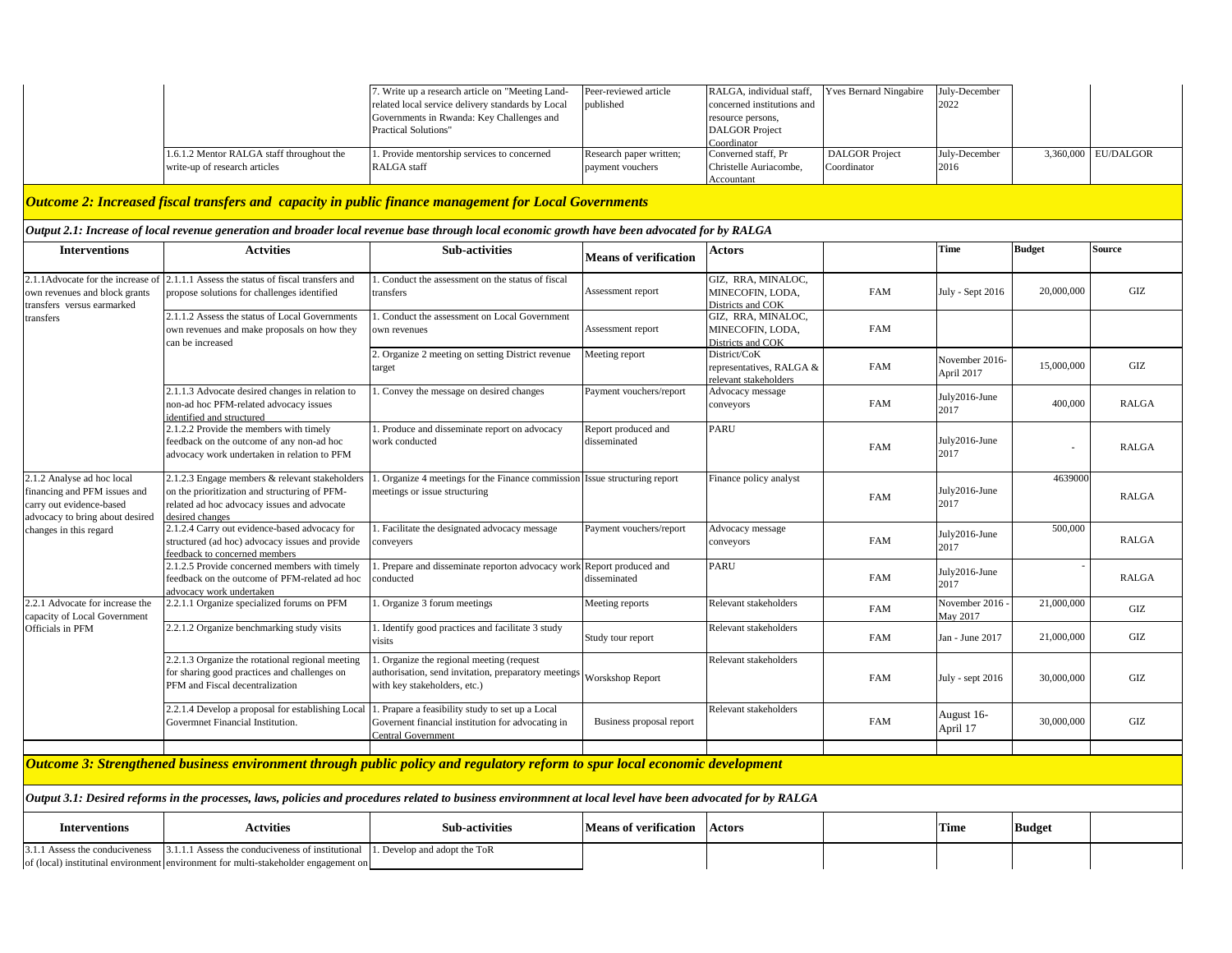| for LED in pilot Districts                                                                                  | LED in pilot Districts                                                                                                                                            | 2. Develop $&$ validate the inception report $&$ data<br>collection tools                                                                                                                            |                                                             | LODA, MINALOC,<br>MINECOFIN, RGB,                                                                                                           |                                                      |                             |                |                 |
|-------------------------------------------------------------------------------------------------------------|-------------------------------------------------------------------------------------------------------------------------------------------------------------------|------------------------------------------------------------------------------------------------------------------------------------------------------------------------------------------------------|-------------------------------------------------------------|---------------------------------------------------------------------------------------------------------------------------------------------|------------------------------------------------------|-----------------------------|----------------|-----------------|
|                                                                                                             |                                                                                                                                                                   | 3. Train enumerators & test data collection tools<br>4. Carry out the study through consultancy &<br>internally validate the findings report<br>5. Organize and facilitate an extermal validation of | Validated assessment report                                 | MINICOM, RDB, PSF,<br>RALGA & other relevant<br>stakeholders                                                                                | <b>LED Policy Analyst</b>                            | Sept-Nov, 2016              | 42,675,040     | <b>RDSP/BTC</b> |
|                                                                                                             |                                                                                                                                                                   | the study findings report                                                                                                                                                                            |                                                             |                                                                                                                                             |                                                      |                             |                |                 |
|                                                                                                             | 3.1.1.2 Organize multi-stakeholder workshops to<br>assess current gaps in the national strategy on<br>LED                                                         | 1. Host 2 multi-stakeholder workshops to assess<br>gaps in the national LED Strategy                                                                                                                 | Workshop report &<br>recommended changes in the<br>strategy | LODA, MINALOC,<br>MINECOFIN, RGB.<br>MINICOM, RDB, PSF,<br>RALGA & other relevant<br>stakeholders                                           | <b>LED Policy Analyst</b>                            | September-<br>December 2016 | 12,170,000     | <b>RDSP/BTC</b> |
| 3.1.2 Advocate desired changes<br>in relation to the conduciveness<br>of LED (institutional)<br>environment | 3.1.2.1 Organize 1 multi-stakeholder policy<br>dialogue around inclusive participation in LED-<br>related decisions in each pilot District                        | . Organize, facilitate & supervise 1 policy<br>dialogue in each target district                                                                                                                      | Consolidated report on<br>community policy dialogue         | RDSP Districts, LODA,<br>MINALOC, Provinces,<br>MINICOM, RGB, PSF,<br>Cooperatives, Business<br>Community                                   | <b>ED Policy Analyst</b>                             | January-June,<br>2017       | 38,624,960     | <b>RDSP/BTC</b> |
|                                                                                                             | 3.1.2.2 Organize a continous and tailor-made<br>advocacy campaign to bring about desired<br>changes into the LED institutional environment                        | 1. Advocacy report on the conduciveness of LED<br>institutional environment                                                                                                                          | Advocacy mission<br>report+payment vouchers                 | RALGA Governing Bodies,<br>concerned Central<br>Government Institutions &<br>relevant advocacy partners                                     | LED Policy Analyst/RDSP January -June<br>Coordinator | 2017                        | 1,700,000      | RDSP-BTC        |
|                                                                                                             | 3.1.2.3 Provide members with timely feedback on<br>the outcome of any non-ad hoc advocacy work<br>undertaken in relation to LED (RALGA Funded)                    | . Prepare and disseminate reports and articles on<br>advocacy work conducted                                                                                                                         | Advocacy action/feedback<br>eport                           | RALGA Governing Bodies,<br>concerned Central<br>Government Institutions &<br>relevant advocacy partners,<br><b>Communication Specialist</b> | <b>LED Policy Analyst</b>                            | January-June,<br>2016       | $\Omega$       | <b>NA</b>       |
|                                                                                                             | 3.1.2.4 Engage members & relevant stakeholders<br>on the prioritization and structuring of LED-<br>related ad hoc advocacy issues and advocate<br>desired changes | . Organize consultations with LED Commission<br>Members over the prioritization and structuring of<br>LED-related issues                                                                             | ssue structuring report                                     | Communication Specialist,<br>LED Commission &<br>relevant LED Stakeholders                                                                  | <b>LED Policy Analyst</b>                            | July 2016-June<br>2017      | 4,639,000      | <b>RALGA</b>    |
|                                                                                                             | 3.1.2.5 Carry out evidence-based advocacy for<br>structured (ad hoc) advocacy issues related to<br>LED                                                            | . Convey advocacy message to relevant target                                                                                                                                                         | ED-related ad hoc<br>Advocacy report                        | Communication Specialist,<br>LED Commission &<br>concerned Central<br>Government Institutions                                               | <b>LED Policy Analyst</b>                            | July 2016-June<br>2017      | 500,000        | RAIGA           |
|                                                                                                             | 3.1.2.6 Provide concerned members with<br>feedback on the outcome of ad hoc advocacy                                                                              | . Document any advocacy work undertaken                                                                                                                                                              | Advocacy process report                                     | <b>Communication Specialist</b>                                                                                                             | <b>ED</b> Policy nalyst                              | July 2016-June<br>2017      | $\overline{0}$ | <b>NA</b>       |
|                                                                                                             | work undertaken in relation to LED                                                                                                                                | 2. Communicate recorded achievements or<br>outcomes to concerned members                                                                                                                             | Advocacy feedback report                                    | Communication Specialist,<br>Districts & CoK and<br>concerned Central<br>Government Institutions                                            | <b>ED Policy Analyst a</b>                           | July 2016-June<br>2018      | $\overline{0}$ | <b>NA</b>       |

## *Output 3.2: Local Governments have been accompanied by RALGA in their endeavour to coordinate and engage LED stakeholders*

| <b>Interventions</b>                                                  | <b>Actvities</b>                                                                                                               | <b>Sub-activities</b>                                                                                                                                                                                                                                                                                                                                     | <b>Means of verification</b> | <b>Actors</b>                                                                                                        |                                       | Time          | <b>Budget</b> |                 |
|-----------------------------------------------------------------------|--------------------------------------------------------------------------------------------------------------------------------|-----------------------------------------------------------------------------------------------------------------------------------------------------------------------------------------------------------------------------------------------------------------------------------------------------------------------------------------------------------|------------------------------|----------------------------------------------------------------------------------------------------------------------|---------------------------------------|---------------|---------------|-----------------|
| 3.2.1 Organize interventions<br>policy capacity in the area of<br>LED | 3.2.1.1 Assess pilot Districts' capacity gaps in<br>meant to build and strengthen LG LED-related inclusive participation areas | 1. Develop and adopt the ToR<br>2. Develop $&$ validate the inception report $&$ data<br>collection tools<br>3. Carry out the assessment through consultancy &<br>internally validate the findings report<br>4. Devise tailor-made capacity support<br>interventions<br>5. Organize and facilitate an extermal validation of<br>the study findings report | Validated assessment report  | NCSBS, LODA, RGB,<br>MINALOC, MINECOFIN, Coordinator<br>MINICOM. RDB. PSF.<br>RALGA & other relevant<br>stakeholders | LED Policy Analyst/RDSP July-December | 2016          | 15,170,000    | <b>RDSP/BTC</b> |
|                                                                       | 3.2.1.2 Support pilot Districts in peer-reviewing                                                                              | 1. Prepare & validate the ToR to guide the                                                                                                                                                                                                                                                                                                                | Customized peer-review       | NCSBS, LODA, RGB,                                                                                                    | <b>LED Policy Analyst/RDSP</b>        | January-June, | 9,924,960     |                 |
|                                                                       | their LED performance                                                                                                          | execution of the performance review                                                                                                                                                                                                                                                                                                                       | reports                      | MINALOC, MINICOM,                                                                                                    | Coordinator                           | 2017          |               |                 |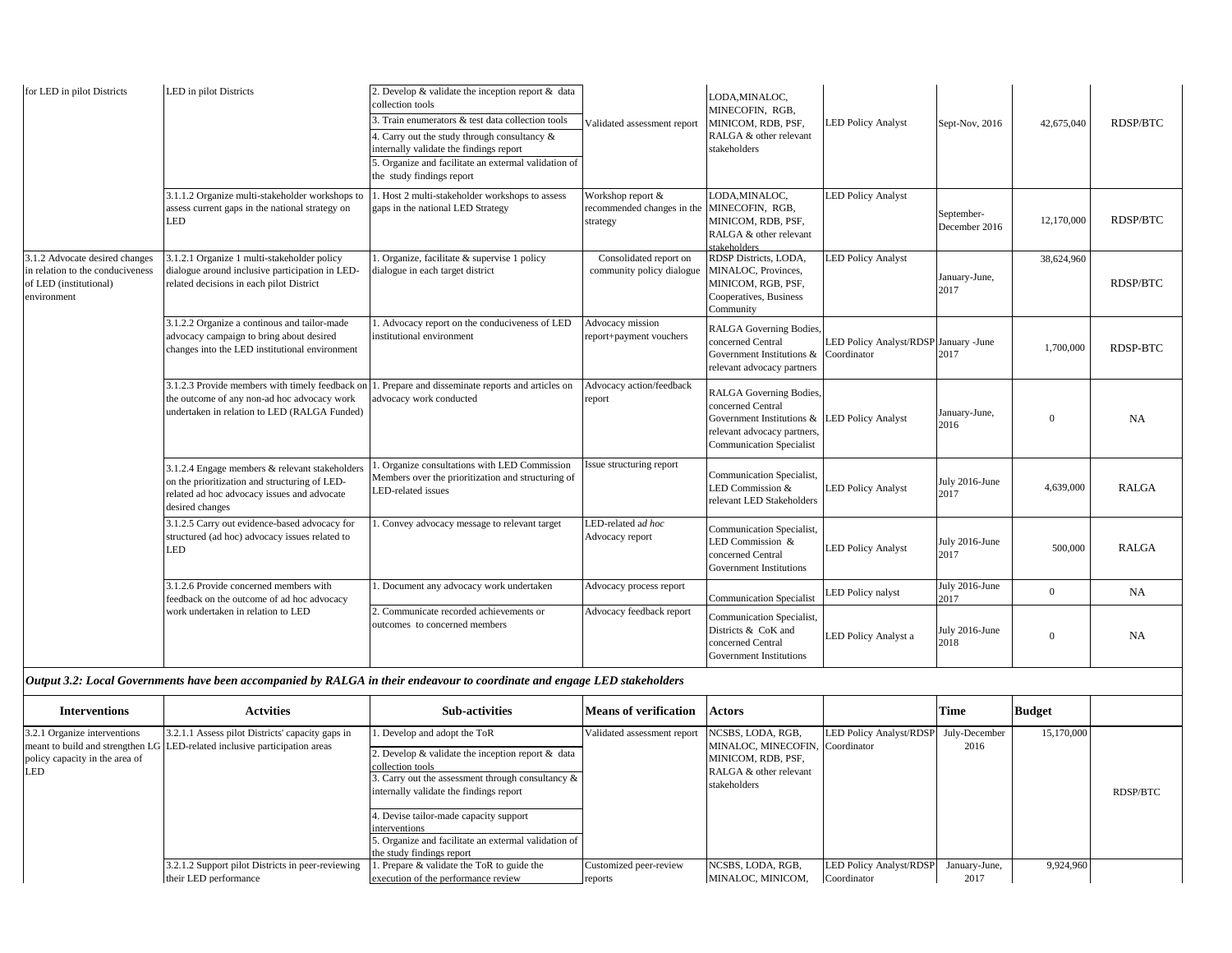|                                                                                                                                                                     | 2. Carry out the peer-review & validate the<br>findings                                                                          |                                                   | MINECOFIN, RDB, PSF,<br>& other relevant<br>stakeholders                        |                                                      |                             |            | <b>RDSP/BTC</b> |
|---------------------------------------------------------------------------------------------------------------------------------------------------------------------|----------------------------------------------------------------------------------------------------------------------------------|---------------------------------------------------|---------------------------------------------------------------------------------|------------------------------------------------------|-----------------------------|------------|-----------------|
| 3.2.1.3 Facilitate the review process of the<br>National Strategy on LED                                                                                            | . Organize a multi-stakeholder workshop to<br>assess current gaps in the National Strategy<br>on LED                             | Worshop report                                    | MINALOC, MINICOM,<br>RDB, LODA, PSF, RCA,<br>Private Operators&<br>Cooperatives | LED Policy Analyst/RDSP October, 2016<br>Coordinator | September-                  | 12,170,000 | RDSP/BTC        |
| 3.2.1.4. Produce and print out PPP booklets                                                                                                                         | . Produce and print out PPP booklets                                                                                             | <b>Booklets</b>                                   | Procurement, Finance                                                            | Project Manager, VNGI                                | $Jul-16$                    | 7,168,175  | <b>VNGI</b>     |
| 3.2.1.5 Organize technical forum (CPL meeting)<br>on PPP                                                                                                            | . Organize one CPL meeting on PPP                                                                                                | Meeting report/online<br>benchmarking results     | Procurement, Finance                                                            | Project Manager, VNGI                                | $Sep-16$                    | 5,028,200  | <b>VNGI</b>     |
| 3.2.1.6 Organize technical forum (CPL meeting)<br>on land management                                                                                                | Organize one CPL meeting on land management                                                                                      | Meeting report/online<br>benchmarking results     | Procurement, Finance                                                            | Project Manager, VNGI                                | Sep-16                      | 5,028,200  | <b>VNGI</b>     |
| 3.2.1.7 Organize the validation workshop of the<br>updated training materials on Public Private<br>Partnership to LGI shortcourse program<br>standards"             | . Organize the validation workshop of the<br>updated training materials on Public Private<br>Partnership                         | Meeting report/module<br>produced                 | International consultant<br>(preferably Johan Kruger)                           | Project Manager, VNGI                                | $May-16$                    | 609,150    | <b>VNGI</b>     |
| 3.2.1.8 Training workshop of newly elected<br>councillors (member of commission of finance<br>and economic development) on land management<br>and PPP               | 1. Train the members of Commission of finance<br>and economic development of District/CoK<br>Councils on land management and PPP | Training report                                   | National consultant                                                             | Project Manager, VNGI                                | Aug-16                      | 22,136,300 | <b>VNGI</b>     |
| 3.2.1.9 Upgrade the IT system on e-<br>benchamarking                                                                                                                | 1. Facilitate the consultant or upgrading the IT<br>system on e-benchamarking                                                    | Inception report and<br>validation meeting report | National consultant                                                             | Project Manager, VNGI                                | $Sep-16$                    | 4,248,320  | <b>VNGI</b>     |
| 3.2.1.10 Training of District and CoK Directors<br>of planning and BDE on policy capacity applied<br>to LED (2 delegates per District for 3 days)                   | 1. Training of District and CoK Directors of<br>planning and BDE on policy capacity applied to<br>LED                            | Training report                                   | <b>PARU</b> Manager                                                             | Project Manager, VNGI                                | $Sep-16$                    | 14,508,900 | <b>VNGI</b>     |
| 3.2.1.11 Train District officials (directors of<br>District planning unit and BDE unit) on PPP<br>project design requirement in the selected 6<br>piloted Districts | . Train the Directors of planning and BDE units<br>of the 6 piloted Districts on PPP project design<br>requirements              | Training report                                   | International consultant<br>(Johan Kruger)                                      | Project Manager, VNGI                                | $Sep-16$                    | 7,616,390  | <b>VNGI</b>     |
| 3.2.1.12 Train District officials (finance and<br>procurement) on PPP project design requirement<br>in the selected 6 piloted Districts                             | . Train the Finance and Procurement Officers of<br>the 6 piloted Districts on PPP project design<br>requirements                 | Training report                                   | International consultant<br>(Johan Kruger)                                      | Project Manager, VNGI                                | $Oct-16$                    | 7,616,390  | <b>VNGI</b>     |
| 3.2.1.13 Organize member consultations by<br>RALGA governing bodies to assess the level of<br>impact of the LGCP program                                            | 1. Assess the level of impact of the LGCP program<br>through RALGA members consultations                                         | Meeting report and collected<br>questionnaires    | Excom Members, RALGA<br>staff. Members'<br>representatives                      | Project Manager, VNGI                                | Aug- $16$                   | 19,424,388 | <b>VNGI</b>     |
| 3.2.1.14 Hire a consultant to analyse data<br>(statistician) collected during the visit to members<br>on the LGCP impact                                            | 1. Analyse the data collected during the visit to<br>members on the LGCP impact                                                  | ToRs, Project impact<br>assessment report         | Consultant                                                                      | Project Manager, VNGI                                | August-<br>September 2016   | 3,900,000  | <b>VNGI</b>     |
| 3.2.1.15 Provide coaching services to ABELO                                                                                                                         | . Organise coaching sesseions for ABELO<br>officials                                                                             | Mission reports                                   | <b>RALGA</b> staff                                                              | Project Manager, VNGI                                | $Sep-16$                    | 5,470,920  | <b>VNGI</b>     |
| 3.2.1.16 Organize coaching programs for Local<br>Government officials                                                                                               | 1. Organise coaching sessions for Local<br>Government staff serving in units related to PPP                                      | Coaching reports                                  | Coachers, concerned<br>District officials                                       | Project Manager, VNGI                                | July-December<br>2016       | 34,362,720 | <b>VNGI</b>     |
|                                                                                                                                                                     | Organize quarterly coordination meetings on<br>PPP related coaching program in each supported<br>District                        | Meeting reports                                   | Coach, concerned District<br>officials                                          | Project Manager, VNGI                                | September-<br>December 2016 | 4.143.372  |                 |

*Outcome 4: National social development policies and programsare effectively implemented by Local Government*

*Output 4.1: Local Government officials participation in social development policy and programs formulation has been annually advocated for and policy dialogue on social programs facilitated by RALGA* 

| <b>Interventions</b>                                                                                         | <b>Actvities</b>                                                                                                                              | <b>Sub-activities</b>                                                                                                                                                                                          | Means of verification  | Actors                                                                                    |                                  | Time                  | <b>Budget</b> |              |
|--------------------------------------------------------------------------------------------------------------|-----------------------------------------------------------------------------------------------------------------------------------------------|----------------------------------------------------------------------------------------------------------------------------------------------------------------------------------------------------------------|------------------------|-------------------------------------------------------------------------------------------|----------------------------------|-----------------------|---------------|--------------|
| 4.1.1 Advocate for solutions to<br>challenges facing Local<br>Governments in implementing<br>social programs | 4.1.1.1Advocate desired changes in relation to<br>non-ad hoc advocacy issues related to social<br>welfare that were identified and structured | 1. Convey adocacy messages for changes in<br>relation to non-ad hoc advocacy issues related to<br>social affairs                                                                                               | Advocacy mission repor | Selected advocacy message Social Welfare Policy<br>conveyors & Government<br>Institutions | Analyst                          | July2016-<br>June2017 | 400000        | <b>RALGA</b> |
|                                                                                                              | the outcome of any non-ad hoc advocacy work<br>undertaken in relation to social affairs                                                       | 4.1.1.2 Provide members with timely feedback on 1. Produce a report and an article to communicate Report produced and<br>the advocacy process achievements or constraints disseminated<br>on prioritized issue |                        | RALGA Secretariat                                                                         | Social Welfare Policy<br>Analyst | July2016-<br>June2017 |               | <b>RALGA</b> |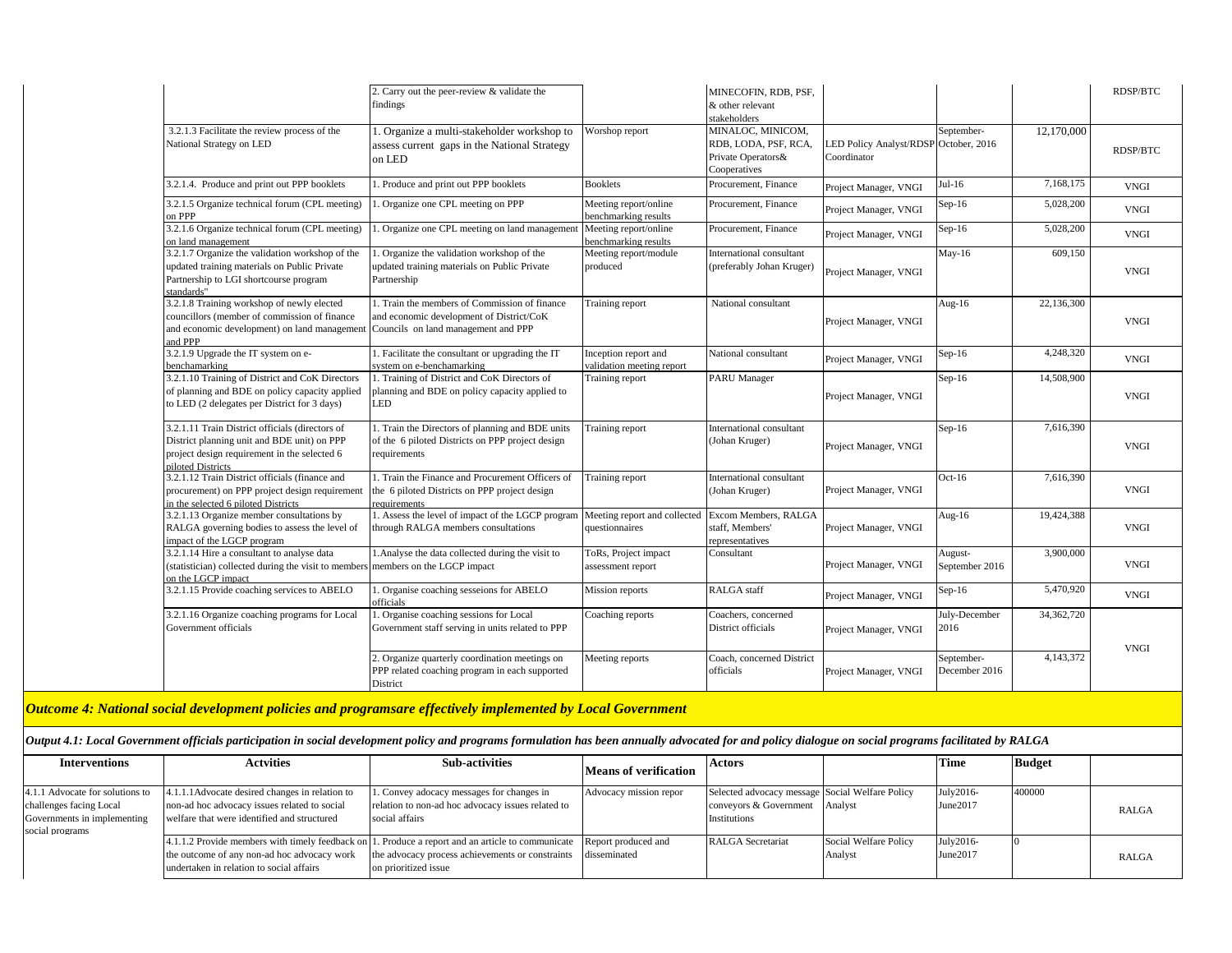| Social Welfare Policy<br>4.1.1.4 Carry out evidence-based advocacy for<br>July2016-<br>500000<br>. Convey adocacy messages for changes in<br>Advocacy mission report<br>RALGA Secretariat,<br>June2017<br>(ad hoc) advocacy issues related to social affairs<br>relation to ad hoc advocacy issues related to social<br>Appointed advocacy<br>Analyst<br><b>RALGA</b><br>affairs<br>that were structured<br>message conveyors &<br><b>Government Institutions</b><br>RALGA Secretariat &<br>Social Welfare Policy<br>July2016-<br>4.1.1.5 Provide concerned members with timely<br>. Produce and communicate the report on<br>$\Omega$<br>Communication report<br>June2017<br>feedback on the outcome of ad hoc advocacy<br>recorded achievements and advocacy status to<br>concerned members<br>Analyst<br><b>RALGA</b><br>work undertaken in relation to social affairs<br>concerned members<br>Output 4.2: Local Governments have accompanied by RALGA in their effort to localize social development programs and coordinate partnerships in this area<br>4.2.3 Provide technical and<br>1. Produce a project proposal for the semester and<br><b>UNFPA</b> Project manager<br>July 2016 &<br>4.2.3.1 Transfer required funding to selected<br>Project proposals,<br>Finance Department,<br>Districts as support to deliver intergrated service<br>transfer to Districts the needed funding to deliver<br>financial support to selected<br>Accountability report and<br>District staff<br>January 2017<br>10,000,000<br><b>UNFPA</b><br>to key population groups (education, health<br>intergrated service to key population groups<br>narrative report<br>development policy capacity in<br>services, etc)<br>4.2.3.2 Transfer required funding to selected<br>1. Produce a project proposal for the semester and<br><b>UNFPA</b> Project manager<br>July 2016 &<br>Project proposals,<br>Finance Department,<br>the area of family planning,<br>Districts as support to community sensitisation on<br>transfer to Districts the needed funding for<br>Accountability report and<br>District staff<br>January 2017<br>adolescent and sexual<br>24,867,000<br><b>UNFPA</b><br>community health issues (reproductive health,<br>community sensitisation on community health<br>narrative report<br>reproductive health promotion,<br>family planning, HIV/AIDS prevention, gender,<br>issues<br>population development and civil<br>etc)<br>registration and gender equality<br>4.2.3.3Transfer the required funding to selected<br>Finance Department,<br><b>UNFPA</b> Project manager<br>July 2016 &<br>. Produce a project proposal for the semester and<br>Project proposals,<br>9,230,000<br><b>UNFPA</b><br>Districts as support to increase demand for civil<br>Accountability report and<br>transfer to Districts the needed funding to increase<br>District staff<br>January 2017<br>registration services<br>demand for civil registration services<br>narrative report<br>4.2.3.4 Provide technical support to the supported<br><b>UNFPA</b> Project manager<br>. Organise field visits to provide technical support<br>Field visit reports<br>Finance Department,<br>July2016-<br>9,551,216<br><b>UNFPA</b><br>Districts for the effective implementation of<br>to the Districts for effective implementation of<br>District staff<br>June2016<br>greed activities<br>agreed activities<br>4.2.4 Support Districts in<br>4.2.4.1 Disseminate the findings of 2015 GBS<br>. Organize sessions to discuss the assessment<br>GMO, MIGEPROF,<br><b>LED Policy Analyst</b><br>3,450,000<br><b>RDSP/BTC</b><br>Session/Discussion report<br>September-<br>PROFEMMES, NWC.<br>engendering local plans, budgets<br>assessment in coordination with the Gender<br>December, 2016<br>findings & strategize on how issues identified can<br>MINALOC, Parliament,<br>and reports<br>Monitoring Office (GMO)<br>be advocated<br>Districts & CoK<br>11,620,000<br>4.2.4.1 Carry out a comprehensive assessment of<br>1. Conduct the capacity needs assessment of 8 Capacity Needs Assessment<br>Consultant, Districts, Pro-<br><b>LED Policy Analyst</b><br>Sept-Dec 2016<br><b>RDSP/BTC</b><br>8 RDSP pilot Districts' capacity needs in relation<br>Femmes, GMO,<br>pilot Districts<br>report<br>MINALOC, NWC,<br>to gender responsive planning, budgeting and<br><b>MIGEPROF</b><br>reporting<br>4.2.4.2 Organize and facilitate 3 technical forums<br><b>LED Policy Analyst/RDSP</b><br>. Organize and facilitate the technical fora<br>Districts, Pro-Femmes<br>Consolidated fora report<br>Coordinator supported by<br>over gender mainstreaming in local development<br>Twesehamwe, MINALOC,<br>18,492,360<br><b>RDSP/BTC</b><br>Jan -June, 2017<br>GMO, MIGEPROF, NWC<br>a consultant<br>plans and budget<br>4.2.4.3 Organize & facilitate a tailor-made<br>1. Organize multi-stakeholder policy-<br>Consolidated community<br>Pilot District, GMO.<br><b>LED Policy Analyst/RDSP</b><br>advocacy campaign around gender responsive<br>policy dialogue report<br>MINALOC, RGB,<br>Coordinator supported by<br>dialogues over gender responsive planning,<br>37,520,000<br><b>RDSP/BTC</b><br>Jan-June, 2017<br>planning, budgeting and reporting<br>MIGEPROF, NWC, Pro-<br>a consultant<br>budgeting and reporting in pilot Districts<br>Femmes & relevant<br>stakeholders<br>2. Organize a continous tailor-made<br>RALGA Secretariat,<br><b>LED Policy Analyst/RDSP</b><br>Advocacy Campaign report<br>Appointed advocacy<br>Coordinator supported by<br>advocacy campaign in order to bring about<br>Sept 2016-June,<br>message conveyors &<br>a consultant<br>2,000,000<br><b>RDSP/BTC</b><br>desired changes into gender responsive<br>2017<br>Competent Government<br>planning, budgeting and reporting<br>Institutions | 4.1.1.3 Engage members & relevant stakeholders<br>on the prioritization and structuring of ad hoc<br>advocacy issues related to social affairs and<br>advocate desired changes | 1. Organise a working session meeting Social<br>Welfare commission and a report on issue<br>structuring | Issue structuring report | RALGA Secretariat, Social<br>Welfare Commission &<br>individual and non-<br>individual actors | Social Welfare Policy<br>Analyst | July2016-<br>June2017 | 4639000 | <b>RALGA</b> |
|----------------------------------------------------------------------------------------------------------------------------------------------------------------------------------------------------------------------------------------------------------------------------------------------------------------------------------------------------------------------------------------------------------------------------------------------------------------------------------------------------------------------------------------------------------------------------------------------------------------------------------------------------------------------------------------------------------------------------------------------------------------------------------------------------------------------------------------------------------------------------------------------------------------------------------------------------------------------------------------------------------------------------------------------------------------------------------------------------------------------------------------------------------------------------------------------------------------------------------------------------------------------------------------------------------------------------------------------------------------------------------------------------------------------------------------------------------------------------------------------------------------------------------------------------------------------------------------------------------------------------------------------------------------------------------------------------------------------------------------------------------------------------------------------------------------------------------------------------------------------------------------------------------------------------------------------------------------------------------------------------------------------------------------------------------------------------------------------------------------------------------------------------------------------------------------------------------------------------------------------------------------------------------------------------------------------------------------------------------------------------------------------------------------------------------------------------------------------------------------------------------------------------------------------------------------------------------------------------------------------------------------------------------------------------------------------------------------------------------------------------------------------------------------------------------------------------------------------------------------------------------------------------------------------------------------------------------------------------------------------------------------------------------------------------------------------------------------------------------------------------------------------------------------------------------------------------------------------------------------------------------------------------------------------------------------------------------------------------------------------------------------------------------------------------------------------------------------------------------------------------------------------------------------------------------------------------------------------------------------------------------------------------------------------------------------------------------------------------------------------------------------------------------------------------------------------------------------------------------------------------------------------------------------------------------------------------------------------------------------------------------------------------------------------------------------------------------------------------------------------------------------------------------------------------------------------------------------------------------------------------------------------------------------------------------------------------------------------------------------------------------------------------------------------------------------------------------------------------------------------------------------------------------------------------------------------------------------------------------------------------------------------------------------------------------------------------------------------------------------------------------------------------------------------------------------------------------------------------------------------------------------------------------------------------------------------------------------------------------------------------------------------------------------------------------------------------------------------------------------------------------------------------------------------------------------------------------------------------------------------------------------------------------------------------------------------------------------------------------------------------------------------------------------------------------------------------------------------------------------------------------------------------------------------------------------------------------------------------------------------------------------------------------------------------------------------------------------------------------------------------------------------------------------------------------------------------------------|--------------------------------------------------------------------------------------------------------------------------------------------------------------------------------|---------------------------------------------------------------------------------------------------------|--------------------------|-----------------------------------------------------------------------------------------------|----------------------------------|-----------------------|---------|--------------|
| Districts to implement their social                                                                                                                                                                                                                                                                                                                                                                                                                                                                                                                                                                                                                                                                                                                                                                                                                                                                                                                                                                                                                                                                                                                                                                                                                                                                                                                                                                                                                                                                                                                                                                                                                                                                                                                                                                                                                                                                                                                                                                                                                                                                                                                                                                                                                                                                                                                                                                                                                                                                                                                                                                                                                                                                                                                                                                                                                                                                                                                                                                                                                                                                                                                                                                                                                                                                                                                                                                                                                                                                                                                                                                                                                                                                                                                                                                                                                                                                                                                                                                                                                                                                                                                                                                                                                                                                                                                                                                                                                                                                                                                                                                                                                                                                                                                                                                                                                                                                                                                                                                                                                                                                                                                                                                                                                                                                                                                                                                                                                                                                                                                                                                                                                                                                                                                                                                                                    |                                                                                                                                                                                |                                                                                                         |                          |                                                                                               |                                  |                       |         |              |
|                                                                                                                                                                                                                                                                                                                                                                                                                                                                                                                                                                                                                                                                                                                                                                                                                                                                                                                                                                                                                                                                                                                                                                                                                                                                                                                                                                                                                                                                                                                                                                                                                                                                                                                                                                                                                                                                                                                                                                                                                                                                                                                                                                                                                                                                                                                                                                                                                                                                                                                                                                                                                                                                                                                                                                                                                                                                                                                                                                                                                                                                                                                                                                                                                                                                                                                                                                                                                                                                                                                                                                                                                                                                                                                                                                                                                                                                                                                                                                                                                                                                                                                                                                                                                                                                                                                                                                                                                                                                                                                                                                                                                                                                                                                                                                                                                                                                                                                                                                                                                                                                                                                                                                                                                                                                                                                                                                                                                                                                                                                                                                                                                                                                                                                                                                                                                                        |                                                                                                                                                                                |                                                                                                         |                          |                                                                                               |                                  |                       |         |              |
|                                                                                                                                                                                                                                                                                                                                                                                                                                                                                                                                                                                                                                                                                                                                                                                                                                                                                                                                                                                                                                                                                                                                                                                                                                                                                                                                                                                                                                                                                                                                                                                                                                                                                                                                                                                                                                                                                                                                                                                                                                                                                                                                                                                                                                                                                                                                                                                                                                                                                                                                                                                                                                                                                                                                                                                                                                                                                                                                                                                                                                                                                                                                                                                                                                                                                                                                                                                                                                                                                                                                                                                                                                                                                                                                                                                                                                                                                                                                                                                                                                                                                                                                                                                                                                                                                                                                                                                                                                                                                                                                                                                                                                                                                                                                                                                                                                                                                                                                                                                                                                                                                                                                                                                                                                                                                                                                                                                                                                                                                                                                                                                                                                                                                                                                                                                                                                        |                                                                                                                                                                                |                                                                                                         |                          |                                                                                               |                                  |                       |         |              |
|                                                                                                                                                                                                                                                                                                                                                                                                                                                                                                                                                                                                                                                                                                                                                                                                                                                                                                                                                                                                                                                                                                                                                                                                                                                                                                                                                                                                                                                                                                                                                                                                                                                                                                                                                                                                                                                                                                                                                                                                                                                                                                                                                                                                                                                                                                                                                                                                                                                                                                                                                                                                                                                                                                                                                                                                                                                                                                                                                                                                                                                                                                                                                                                                                                                                                                                                                                                                                                                                                                                                                                                                                                                                                                                                                                                                                                                                                                                                                                                                                                                                                                                                                                                                                                                                                                                                                                                                                                                                                                                                                                                                                                                                                                                                                                                                                                                                                                                                                                                                                                                                                                                                                                                                                                                                                                                                                                                                                                                                                                                                                                                                                                                                                                                                                                                                                                        |                                                                                                                                                                                |                                                                                                         |                          |                                                                                               |                                  |                       |         |              |
|                                                                                                                                                                                                                                                                                                                                                                                                                                                                                                                                                                                                                                                                                                                                                                                                                                                                                                                                                                                                                                                                                                                                                                                                                                                                                                                                                                                                                                                                                                                                                                                                                                                                                                                                                                                                                                                                                                                                                                                                                                                                                                                                                                                                                                                                                                                                                                                                                                                                                                                                                                                                                                                                                                                                                                                                                                                                                                                                                                                                                                                                                                                                                                                                                                                                                                                                                                                                                                                                                                                                                                                                                                                                                                                                                                                                                                                                                                                                                                                                                                                                                                                                                                                                                                                                                                                                                                                                                                                                                                                                                                                                                                                                                                                                                                                                                                                                                                                                                                                                                                                                                                                                                                                                                                                                                                                                                                                                                                                                                                                                                                                                                                                                                                                                                                                                                                        |                                                                                                                                                                                |                                                                                                         |                          |                                                                                               |                                  |                       |         |              |
|                                                                                                                                                                                                                                                                                                                                                                                                                                                                                                                                                                                                                                                                                                                                                                                                                                                                                                                                                                                                                                                                                                                                                                                                                                                                                                                                                                                                                                                                                                                                                                                                                                                                                                                                                                                                                                                                                                                                                                                                                                                                                                                                                                                                                                                                                                                                                                                                                                                                                                                                                                                                                                                                                                                                                                                                                                                                                                                                                                                                                                                                                                                                                                                                                                                                                                                                                                                                                                                                                                                                                                                                                                                                                                                                                                                                                                                                                                                                                                                                                                                                                                                                                                                                                                                                                                                                                                                                                                                                                                                                                                                                                                                                                                                                                                                                                                                                                                                                                                                                                                                                                                                                                                                                                                                                                                                                                                                                                                                                                                                                                                                                                                                                                                                                                                                                                                        |                                                                                                                                                                                |                                                                                                         |                          |                                                                                               |                                  |                       |         |              |
|                                                                                                                                                                                                                                                                                                                                                                                                                                                                                                                                                                                                                                                                                                                                                                                                                                                                                                                                                                                                                                                                                                                                                                                                                                                                                                                                                                                                                                                                                                                                                                                                                                                                                                                                                                                                                                                                                                                                                                                                                                                                                                                                                                                                                                                                                                                                                                                                                                                                                                                                                                                                                                                                                                                                                                                                                                                                                                                                                                                                                                                                                                                                                                                                                                                                                                                                                                                                                                                                                                                                                                                                                                                                                                                                                                                                                                                                                                                                                                                                                                                                                                                                                                                                                                                                                                                                                                                                                                                                                                                                                                                                                                                                                                                                                                                                                                                                                                                                                                                                                                                                                                                                                                                                                                                                                                                                                                                                                                                                                                                                                                                                                                                                                                                                                                                                                                        |                                                                                                                                                                                |                                                                                                         |                          |                                                                                               |                                  |                       |         |              |
|                                                                                                                                                                                                                                                                                                                                                                                                                                                                                                                                                                                                                                                                                                                                                                                                                                                                                                                                                                                                                                                                                                                                                                                                                                                                                                                                                                                                                                                                                                                                                                                                                                                                                                                                                                                                                                                                                                                                                                                                                                                                                                                                                                                                                                                                                                                                                                                                                                                                                                                                                                                                                                                                                                                                                                                                                                                                                                                                                                                                                                                                                                                                                                                                                                                                                                                                                                                                                                                                                                                                                                                                                                                                                                                                                                                                                                                                                                                                                                                                                                                                                                                                                                                                                                                                                                                                                                                                                                                                                                                                                                                                                                                                                                                                                                                                                                                                                                                                                                                                                                                                                                                                                                                                                                                                                                                                                                                                                                                                                                                                                                                                                                                                                                                                                                                                                                        |                                                                                                                                                                                |                                                                                                         |                          |                                                                                               |                                  |                       |         |              |
|                                                                                                                                                                                                                                                                                                                                                                                                                                                                                                                                                                                                                                                                                                                                                                                                                                                                                                                                                                                                                                                                                                                                                                                                                                                                                                                                                                                                                                                                                                                                                                                                                                                                                                                                                                                                                                                                                                                                                                                                                                                                                                                                                                                                                                                                                                                                                                                                                                                                                                                                                                                                                                                                                                                                                                                                                                                                                                                                                                                                                                                                                                                                                                                                                                                                                                                                                                                                                                                                                                                                                                                                                                                                                                                                                                                                                                                                                                                                                                                                                                                                                                                                                                                                                                                                                                                                                                                                                                                                                                                                                                                                                                                                                                                                                                                                                                                                                                                                                                                                                                                                                                                                                                                                                                                                                                                                                                                                                                                                                                                                                                                                                                                                                                                                                                                                                                        |                                                                                                                                                                                |                                                                                                         |                          |                                                                                               |                                  |                       |         |              |
|                                                                                                                                                                                                                                                                                                                                                                                                                                                                                                                                                                                                                                                                                                                                                                                                                                                                                                                                                                                                                                                                                                                                                                                                                                                                                                                                                                                                                                                                                                                                                                                                                                                                                                                                                                                                                                                                                                                                                                                                                                                                                                                                                                                                                                                                                                                                                                                                                                                                                                                                                                                                                                                                                                                                                                                                                                                                                                                                                                                                                                                                                                                                                                                                                                                                                                                                                                                                                                                                                                                                                                                                                                                                                                                                                                                                                                                                                                                                                                                                                                                                                                                                                                                                                                                                                                                                                                                                                                                                                                                                                                                                                                                                                                                                                                                                                                                                                                                                                                                                                                                                                                                                                                                                                                                                                                                                                                                                                                                                                                                                                                                                                                                                                                                                                                                                                                        |                                                                                                                                                                                |                                                                                                         |                          |                                                                                               |                                  |                       |         |              |
|                                                                                                                                                                                                                                                                                                                                                                                                                                                                                                                                                                                                                                                                                                                                                                                                                                                                                                                                                                                                                                                                                                                                                                                                                                                                                                                                                                                                                                                                                                                                                                                                                                                                                                                                                                                                                                                                                                                                                                                                                                                                                                                                                                                                                                                                                                                                                                                                                                                                                                                                                                                                                                                                                                                                                                                                                                                                                                                                                                                                                                                                                                                                                                                                                                                                                                                                                                                                                                                                                                                                                                                                                                                                                                                                                                                                                                                                                                                                                                                                                                                                                                                                                                                                                                                                                                                                                                                                                                                                                                                                                                                                                                                                                                                                                                                                                                                                                                                                                                                                                                                                                                                                                                                                                                                                                                                                                                                                                                                                                                                                                                                                                                                                                                                                                                                                                                        |                                                                                                                                                                                |                                                                                                         |                          |                                                                                               |                                  |                       |         |              |
|                                                                                                                                                                                                                                                                                                                                                                                                                                                                                                                                                                                                                                                                                                                                                                                                                                                                                                                                                                                                                                                                                                                                                                                                                                                                                                                                                                                                                                                                                                                                                                                                                                                                                                                                                                                                                                                                                                                                                                                                                                                                                                                                                                                                                                                                                                                                                                                                                                                                                                                                                                                                                                                                                                                                                                                                                                                                                                                                                                                                                                                                                                                                                                                                                                                                                                                                                                                                                                                                                                                                                                                                                                                                                                                                                                                                                                                                                                                                                                                                                                                                                                                                                                                                                                                                                                                                                                                                                                                                                                                                                                                                                                                                                                                                                                                                                                                                                                                                                                                                                                                                                                                                                                                                                                                                                                                                                                                                                                                                                                                                                                                                                                                                                                                                                                                                                                        |                                                                                                                                                                                |                                                                                                         |                          |                                                                                               |                                  |                       |         |              |
| <b>Outcome 5: Constant increase of RALGA's capacity to provide to its members quality services in accordance with their needs</b>                                                                                                                                                                                                                                                                                                                                                                                                                                                                                                                                                                                                                                                                                                                                                                                                                                                                                                                                                                                                                                                                                                                                                                                                                                                                                                                                                                                                                                                                                                                                                                                                                                                                                                                                                                                                                                                                                                                                                                                                                                                                                                                                                                                                                                                                                                                                                                                                                                                                                                                                                                                                                                                                                                                                                                                                                                                                                                                                                                                                                                                                                                                                                                                                                                                                                                                                                                                                                                                                                                                                                                                                                                                                                                                                                                                                                                                                                                                                                                                                                                                                                                                                                                                                                                                                                                                                                                                                                                                                                                                                                                                                                                                                                                                                                                                                                                                                                                                                                                                                                                                                                                                                                                                                                                                                                                                                                                                                                                                                                                                                                                                                                                                                                                      |                                                                                                                                                                                |                                                                                                         |                          |                                                                                               |                                  |                       |         |              |

# *Output 5.1: RALGA's organs are functional*

| Interventions                 | Activities                                 | <b>Sub-activities</b>                           | <b>Means of verification</b> | Actors                            | <b>Process Owner</b> | Time       | <b>Budget</b> | <b>Source</b> |
|-------------------------------|--------------------------------------------|-------------------------------------------------|------------------------------|-----------------------------------|----------------------|------------|---------------|---------------|
| 5.1.1 Organise meetings and   | 1.1 Facilitate RALGA's meetings and events | 1. Organize the induction of the new members of | Report                       | RALGA management team SPU Manager |                      | July, 2016 |               |               |
| events of RALGA organs as per |                                            | RALGA organs                                    |                              |                                   |                      |            |               |               |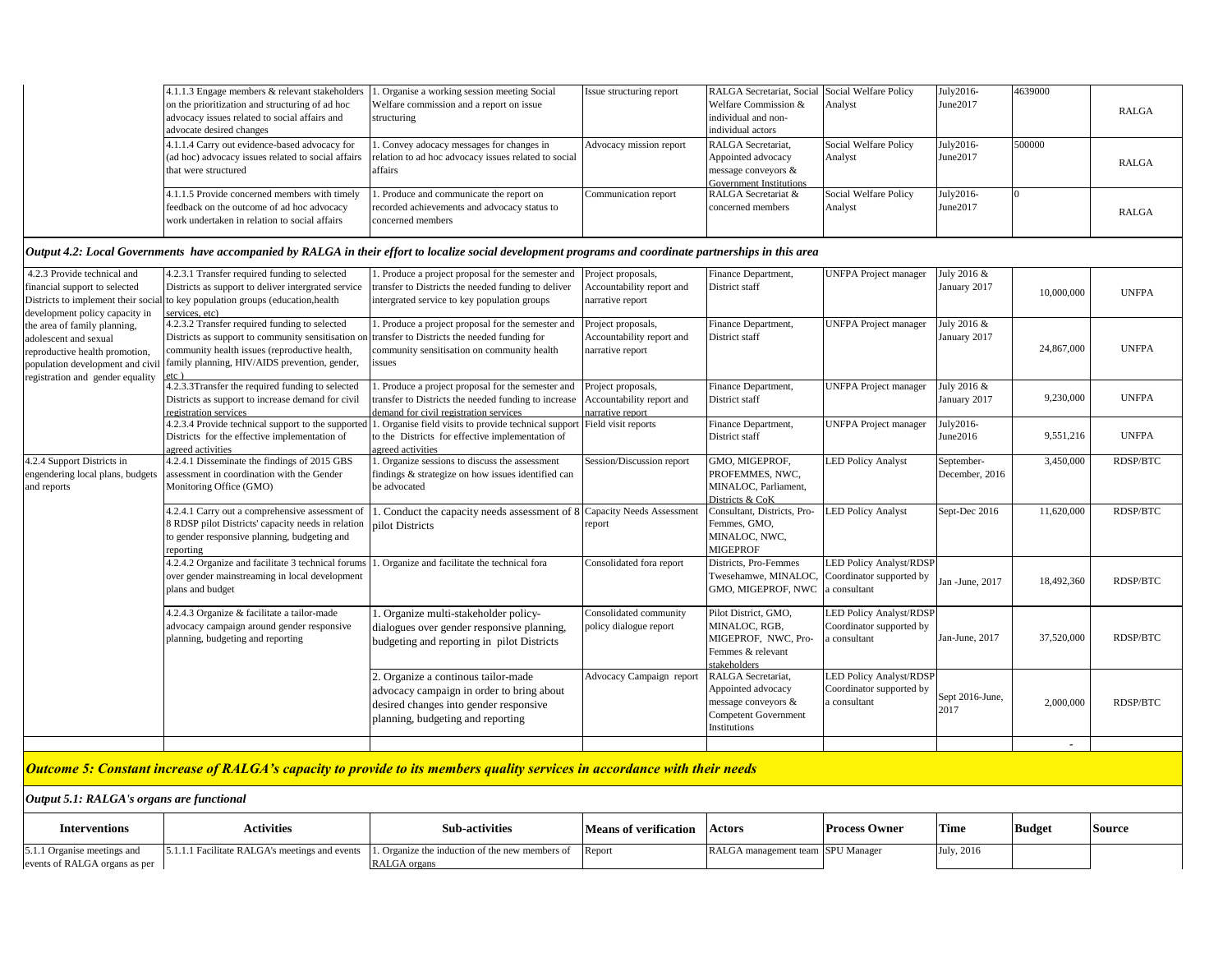| the statutes               |                                                  | 2. Organize the quarterly meetings for the                                                                                                                                                 | Minutes                                   |                          | Advisor to RALGA                | Sept, Dec 2016 |            |              |
|----------------------------|--------------------------------------------------|--------------------------------------------------------------------------------------------------------------------------------------------------------------------------------------------|-------------------------------------------|--------------------------|---------------------------------|----------------|------------|--------------|
|                            |                                                  | <b>Executive Committee</b>                                                                                                                                                                 |                                           | <b>RALGA</b> staff       | Organs                          | & Mar, June    |            |              |
|                            |                                                  |                                                                                                                                                                                            |                                           |                          |                                 | 2017           |            |              |
|                            |                                                  | 3. Organize the quartely meetings for the Control                                                                                                                                          | <b>Minutes</b>                            | <b>FAM</b>               | <b>Advisor to RALGA</b>         | Sept, Dec 2016 |            |              |
|                            |                                                  | Committee                                                                                                                                                                                  |                                           |                          | Organs                          | & Mar, June    |            |              |
|                            |                                                  |                                                                                                                                                                                            |                                           |                          |                                 | 2017           |            | <b>RALGA</b> |
|                            |                                                  | 4. Organize the quarterly meetings for the                                                                                                                                                 | <b>Minutes</b>                            | Commissions focal points | Advisor to RALGA                | Sept, Dec 2016 |            |              |
|                            |                                                  | commissions                                                                                                                                                                                |                                           |                          | Organs                          | & Mar, June    |            |              |
|                            |                                                  |                                                                                                                                                                                            |                                           |                          |                                 | 2017           |            |              |
|                            |                                                  | . Facilitate the interventions of Conflict                                                                                                                                                 | Report on each case handled               | <b>RALGA Staff</b>       | <b>DSG</b>                      | Throughout the |            |              |
|                            |                                                  | <b>Resolution Committee</b>                                                                                                                                                                |                                           |                          |                                 | vear           |            |              |
|                            |                                                  | 6. Organize the annual General Assembly Meeting Minutes                                                                                                                                    |                                           | RALGA management team    | <b>DSG</b>                      | End May 2017   |            |              |
|                            |                                                  |                                                                                                                                                                                            |                                           |                          |                                 |                |            |              |
|                            | 5.1.1.2 Organize consultation field visits to    | . Facilitate the members of RALGA governing                                                                                                                                                | Mission reports                           | RALGA staff, Districts,  |                                 | Throughout the |            |              |
|                            | members by                                       | bodies to meet and discuss with District Councils                                                                                                                                          |                                           | Members of RALGA         | Excom, DSG                      | year           |            | <b>RALGA</b> |
|                            |                                                  | and representatives of staff                                                                                                                                                               |                                           | organs                   |                                 |                |            |              |
|                            |                                                  | Output 5.2: RALGA's internal organization is effective & and efficient and copes with the rapidly changing environment by accommodating systemic, managerial and technological innovations |                                           |                          |                                 |                |            |              |
| 5.2.1 Streamline research, | 5.2.1.1 Operationalize the advocacy strategy and | . Develop, publish and desseminate written,                                                                                                                                                | Reports on types of materials RALGA staff |                          |                                 | July 2016-June | 17,706,500 |              |
| evidence-based advocacy/   | develop the capacity building and knowlegde      | audio, video materials to market RALGA                                                                                                                                                     | developed and disseminated                |                          | Service providers               | 2017           |            |              |
| communication, capacity    | management strategies                            |                                                                                                                                                                                            |                                           |                          |                                 |                |            |              |
|                            |                                                  | 2. Manage RALGA's communication tools and                                                                                                                                                  |                                           | <b>RALGA</b> staff       |                                 | July 2016-June |            |              |
|                            |                                                  | channes to assure smooth communication between                                                                                                                                             |                                           |                          |                                 | 2017           |            |              |
|                            |                                                  | the association and its members, partners and                                                                                                                                              |                                           |                          | <b>Communication Specialist</b> |                |            | NA           |

|                                                                                                                             | the association and its members, partners and                                                                                                         |                                                                                           |                                                              | Communication Specialist,                                       |                        |            | NA                         |
|-----------------------------------------------------------------------------------------------------------------------------|-------------------------------------------------------------------------------------------------------------------------------------------------------|-------------------------------------------------------------------------------------------|--------------------------------------------------------------|-----------------------------------------------------------------|------------------------|------------|----------------------------|
|                                                                                                                             | clients:<br>3. Moderate online fora to facilitate members<br>experience sharing and to identify potential issues<br>for advocacy                      |                                                                                           | RALGA staff and fora<br>committees                           | <b>Communication Specialist</b>                                 |                        |            |                            |
|                                                                                                                             | 4. Update LG authorities' contacts and mailing lists                                                                                                  | Updated mailing lists and<br>contacts                                                     | RALGA staff and fora<br>committees                           | <b>Communication Specialist</b>                                 | July 2016-June<br>2017 | $\sim$     |                            |
|                                                                                                                             | 5. Monitor the media to identify possible issues or<br>misrepresentation affecting RALGA's image                                                      | Report on number of issues<br>identified and handled                                      | RALGA staff                                                  | Communication Specialist 2017                                   | July 2016-June         |            |                            |
|                                                                                                                             | 5.2.1.10 Redesign RALGA website and webportal<br>and electronic newsletter                                                                            | Delivery note                                                                             | RALGA Staff, Common<br>Specialist, software<br>developer     | <b>ICT</b> Officer                                              | April-June 2016        | 4,315,570  | RALGA.<br><b>EU/DALGOR</b> |
| 5.2.1.2 Engage and represent the interests of<br>Rwanda Local Governments in national, regional<br>and international forums | . Represent RALGA members in national<br>meetings and events, strengthen networks and<br>estblish new ones                                            | Briefing notes to RALGA<br>management                                                     | RALGA staff                                                  | $\mathbf{S}\mathbf{G}$                                          | Throughout the<br>year |            |                            |
|                                                                                                                             | 2. Participate actively in meetings and events<br>organised by regional and international umbrella<br>LG Associations and other partner organizations | Mission reports                                                                           | RALGA staff                                                  | SG                                                              | Throughout the<br>year |            | NA                         |
|                                                                                                                             | 3. Host and facilitate visitors from RALGA sister<br>associations                                                                                     | Briefing notes to RALGA<br>management                                                     | RALGA staff                                                  | $\mathbf{S}\mathbf{G}$                                          | Throughout the         |            |                            |
| 5.2.1.3 Strenghten RALGA's own Intergrated<br>Management System                                                             | . Carry out RALGA's needs assesment in the area<br>of integrated management                                                                           | Needs Assessment report on RALGA Staff &<br>Integrated Needs Assessment outsourced expert |                                                              | <b>FAM &amp; RDSP</b><br>Coordinator supported by<br>consultant | Aug-Sep 2016           | 5,350,000  |                            |
|                                                                                                                             | 2. Put in place an Integrated Management system<br>for RALGA and train the staff on its use                                                           | Operational IT-based<br><b>Integrated Management</b><br>System                            | RALGA Staff &<br>Management + Outsoursed<br>Service Provider | FAM & supported by a<br>consultant                              | Aug-Dec, 2016          | 28,000,000 | <b>RDSP/BTC</b>            |
|                                                                                                                             | 3. Train RALGA Staff on the use of the new IT-<br>based system                                                                                        | Training report                                                                           | RALGA Staff & Service<br>Provider                            | FAM & supported by a<br>consultant                              | Nov-Dec, 2016          |            |                            |
| 5.2.1.4 Produce and disseminate regular<br>policy briefs on a select policy themes                                          | . Produce & disseminate policy briefs on selected<br>themes                                                                                           | Policy briefs                                                                             | RALGA Staff &<br>Outsourced experts                          | <b>PARU</b> Manager                                             | Oct 2016-June,<br>2017 | 9,450,000  |                            |
| 5.2.1.5 Strengthen RALGA's capacity in the<br>area of research                                                              | . Develop RALGA's research and publication<br>policy and guidelines                                                                                   | Research and publication<br>policy& guidelines                                            | RALGA Staff &<br>International consultant                    | <b>PARU Manager</b>                                             | Oct-Dec 2016           | 7,419,000  |                            |
|                                                                                                                             | 2. Train RALGA in grounded theory research<br>method                                                                                                  | Training report                                                                           | RALGA Staff &<br><b>Outsourced Trainer</b>                   | <b>PARU Manager</b>                                             | Sep-Dec 2016           | 7,997,000  |                            |
|                                                                                                                             | 3. Acquire quantitative/statistical data analysis<br>software and train RALGA Staff on its use                                                        | Operational software +<br>RALGA Staff training report provider                            | RALGA Staff + Service                                        | <b>PARU Manager</b>                                             | Jan-Mar, 2017          | 11,647,000 | <b>RDSP/BTC</b>            |
|                                                                                                                             |                                                                                                                                                       |                                                                                           |                                                              |                                                                 |                        |            |                            |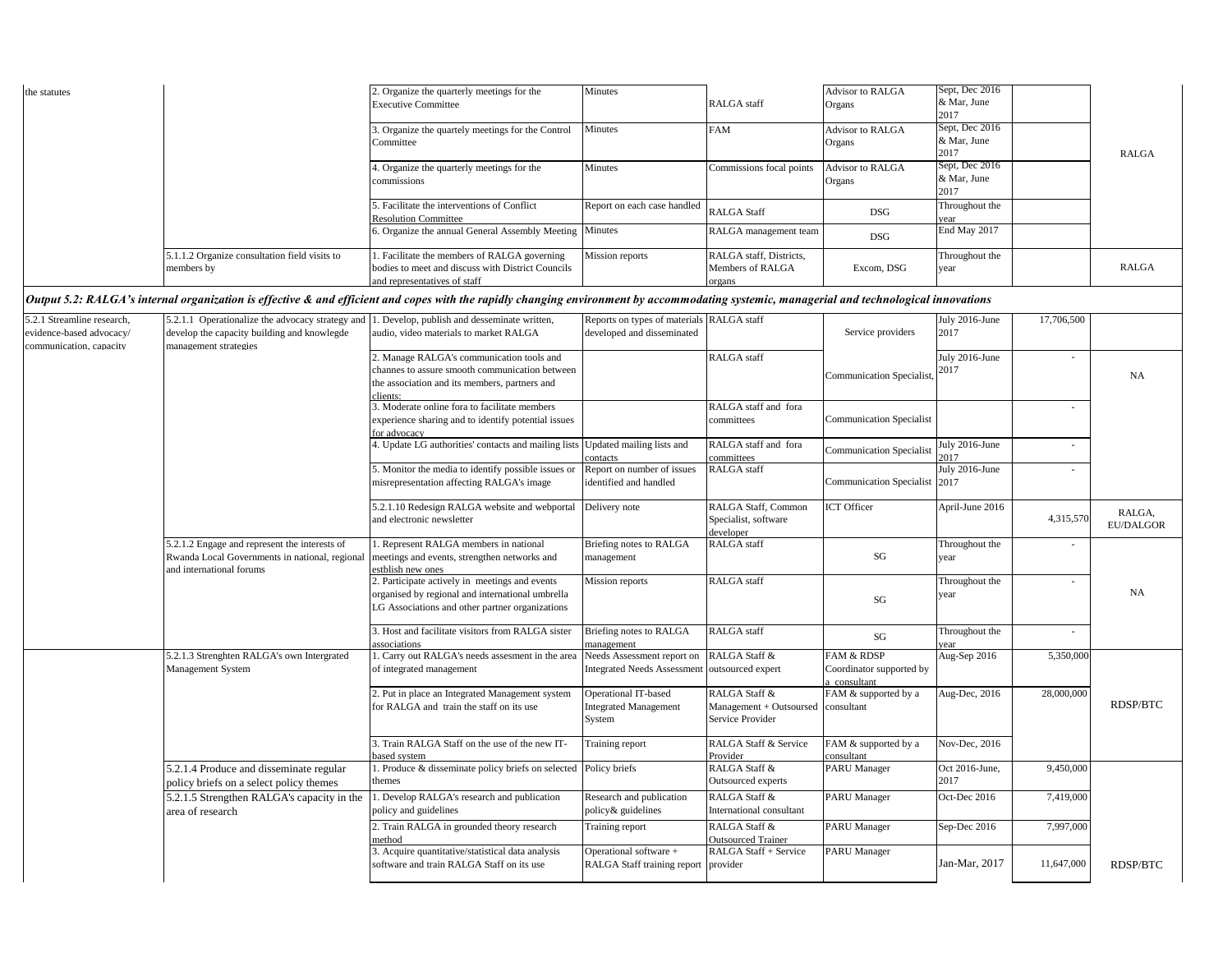|                                                                                                                                                                                      |                                                                                 | 4. Acquire specialized text books and peer-<br>reviewed scientific journals to equip RALGA<br>ibrarv                                                                                          | List of purchased books &<br>journals/articles                                   | RALGA Staff + Service<br>provider                                                       | <b>PARU</b> Manager                       | Sep-Nov, 2016                   | 12,500,000 |                  |
|--------------------------------------------------------------------------------------------------------------------------------------------------------------------------------------|---------------------------------------------------------------------------------|-----------------------------------------------------------------------------------------------------------------------------------------------------------------------------------------------|----------------------------------------------------------------------------------|-----------------------------------------------------------------------------------------|-------------------------------------------|---------------------------------|------------|------------------|
|                                                                                                                                                                                      |                                                                                 | 5. Sponsor the participation of Policy Analysis and<br>Research Manager in the 2016 training edition on<br>aspects of public/local services regulation at Turin<br>School of Local Regulation | Training attendance report                                                       | Secretariat, PARU<br>Manager, Turin School of<br>Local Regulation &<br>Embassy of Italy | <b>PARU</b> Manager                       | Sep-Nov, 2016                   | 6,360,000  |                  |
|                                                                                                                                                                                      |                                                                                 | 6. Annual subscription of RALGA to a web-based<br>plagiarism detection software /platform                                                                                                     | Operational plagiarism<br>detection software                                     | RALGA Secretariat, ITC,<br><b>Finance and Administration</b><br>Jnit                    | <b>PARU Manager</b>                       | $Jul-16$                        | 919,340    | <b>EU/DALGOR</b> |
|                                                                                                                                                                                      |                                                                                 | 7. Train RALGA Staff on the use of the plagiarism<br>detection software/platform                                                                                                              | Training report                                                                  | Consultant                                                                              | PARU manager                              | $Jul-16$                        | 3,612,000  |                  |
| 5.2.2 Maintain/establish a state of<br>the art infrastructure (building,<br>equipment, ICT, etc.) that are                                                                           | 5.2.2.1 Maintain RALGA's infrastructure and<br>equipment                        | 1. Maintain and update RALGA communication<br>systems and ICT equipment                                                                                                                       | Systems are up and running<br>normally                                           | Communication Specialist,<br>service provider                                           | <b>ICT</b> Officer                        | July 2016 - June<br>2017        | 820,000    |                  |
| conducive for the efficiency of<br>the organization and its agencies.                                                                                                                |                                                                                 | 2. Increase the capacity to host RALGA services<br>locally (webserver, mailserver, applications server)                                                                                       | Hardware acquired,<br>migration made and systems<br>running in RALGA<br>remisses | Finance Unit, service<br>provider                                                       | <b>ICT</b> Officer                        | Apr - June 2017                 | 17,506,560 | <b>RALGA</b>     |
|                                                                                                                                                                                      |                                                                                 | 3. Protect RALGA's IT infrastructure and data by<br>running regular backups, enforcing security policy<br>and updating RALGA's ICT policy                                                     | Offsite and automatic<br>backups, Revised policy<br>available                    | NA                                                                                      | <b>ICT</b> Officer                        | July 2016 - June<br>2017        | 30,000     |                  |
|                                                                                                                                                                                      |                                                                                 | 4. Develop new software solutions and adapt<br>existing ones to current user requirements for better<br>delivery                                                                              | Required solutions in use                                                        | RALGA Staff, Software<br>developer                                                      | ICT Officer                               | Jan - June 2017                 | 4,000,000  |                  |
| 5.2.3 Align daily and short term<br>activities to RALGA's vision and                                                                                                                 | 5.2.3.1 Conduct planning, monitoring &<br>evaluation and reporting activities   | . Produce and publish the annual report 2015-<br>2016                                                                                                                                         | <b>Printed Report</b>                                                            | <b>RALGA Staff</b>                                                                      | <b>Strategic Planning Unit</b><br>Manager | Sept, 2016                      | 3,000,000  | <b>RALGA</b>     |
| strategic plan through a results<br>based management                                                                                                                                 |                                                                                 | 2. Produce quarterly reports                                                                                                                                                                  | Quarterly report                                                                 | <b>RALGA Staff</b>                                                                      | Strategic Planning Unit<br>Manager        | Sept, Dec 2016<br>& March, June |            | <b>RALGA</b>     |
|                                                                                                                                                                                      |                                                                                 | 3. Develop the action plan and budget for 2017-<br>2018                                                                                                                                       | Action plan and budget<br>document                                               | RALGA Staff                                                                             | Strategic Planning Unit<br>Manager        | May -June 2017                  | 1,200,000  | <b>RALGA</b>     |
|                                                                                                                                                                                      |                                                                                 | . Conduct a Members' Perception Survey                                                                                                                                                        | MPS report                                                                       | RALGA staff, Districts,<br>RALGA organs                                                 | Strategic Planning Unit<br>Manager        | $Nov-16$                        | 4,725,000  | <b>RALGA</b>     |
| 5.2.4 Implement and<br>progressively update an<br>affordable organizational<br>structure with qualified and<br>efficient staff able to deliver to<br>the expectations of the members | 5.2.4.1 Fill the vacant positions according to the<br>available financial means | Recruit new staff, consultants and interns                                                                                                                                                    | Employment contracts                                                             | RALGA Management,<br><b>Finance and Administration</b><br>Unit                          | SG                                        | Throughout the<br>year          |            | NA.              |
| 5.2.5 Support RALGA's<br>operations                                                                                                                                                  | 5.2.5.1 Acquire contracted services                                             | 1. Procure the services and ensure related contract<br>management: legal, audit, internet, website hosting,<br>cleaning, communications, office maintenance,<br>insurance, security, etc.     | Contracts                                                                        | RALGA Staff, service<br>providers and suppliers                                         | FAM                                       | July - June 2016                |            | <b>RALGA</b>     |
|                                                                                                                                                                                      | 5.2.5.2 Manage the recurring expenditure and<br>employee related costs          | 1. Provide for salaries, benefits, staff associated<br>costs, training, sports, etc.                                                                                                          | <b>Expenditure</b> supporting<br>locuments                                       | DSG, Accountant                                                                         | FAM                                       | July 2016 - June<br>2017        |            | <b>RALGA</b>     |
|                                                                                                                                                                                      | 5.2.5.3 Provide for transport running costs                                     | Cover the cost of vehicles                                                                                                                                                                    | Expenditure supporting<br>locuments                                              | RALGA Staff, transport<br>ervice providers                                              | Logistics                                 | July 2016 - June<br>2017        |            | <b>RALGA</b>     |
|                                                                                                                                                                                      | 5.2.5.4 Provide for the cost for office services                                | . Cover the cost of office services (water,<br>tationeries, office supplies, electricity, etc.)                                                                                               | <b>Expenditure</b> supporting<br>documents                                       | Logistics, service providers<br>nd suppliers                                            | <b>FAM</b>                                | July 2016 - June<br>2017        |            | <b>RALGA</b>     |
|                                                                                                                                                                                      | 5.2.5.5 Overhead refund for specific projects<br>implemented activities         | . Request the refund of overhead for RDSP/BTC<br>Funded (7%)                                                                                                                                  | Bank statement/supporting<br>documents                                           | <b>RDSP</b> Coordinator                                                                 | FAM                                       | July2016 -<br>January2017       | 35,822,393 | RDSP/BTC         |
|                                                                                                                                                                                      |                                                                                 | 2. Request the refund of overhead for VNGI<br>Funded (8%)                                                                                                                                     | Bank statement/supporting<br>documents                                           | <b>GCP</b> Coordinator                                                                  | FAM                                       | $Dec-16$                        | 11,519,079 | LGCP/VNGI        |
|                                                                                                                                                                                      |                                                                                 | 3. Provide for local office running cost for the<br>DALGOR project                                                                                                                            | Bank statement/supporting<br>documents                                           | <b>DALGOR</b> Project<br>Coordinator                                                    | FAM                                       | $Dec-16$                        |            | <b>EU/DALGOR</b> |
|                                                                                                                                                                                      |                                                                                 | 4. Request the refund of overhead for CLGF<br>funded (10%)                                                                                                                                    | Bank statement/supporting<br>documents                                           | <b>CLGF Project Coordinator</b>                                                         | <b>FAM</b>                                | $Dec-16$                        | 11,519,079 | CLGF             |